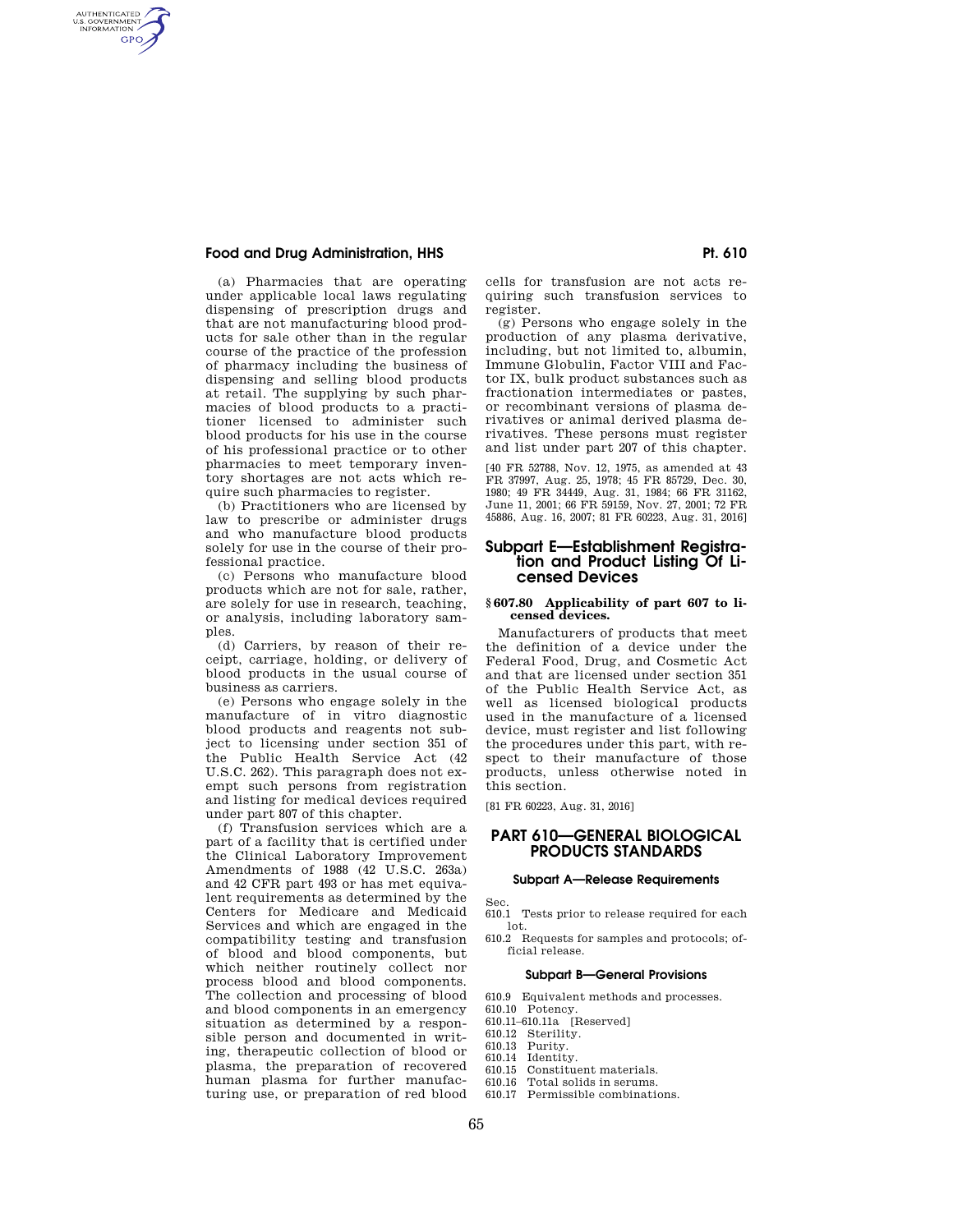610.18 Cultures.

### **Subpart C [Reserved]**

610.20–610.21 [Reserved]

### **Subpart D—Mycoplasma**

610.30 Test for *Mycoplasma.* 

### **Subpart E—Testing Requirements for Relevant Transfusion-Transmitted Infections**

- 610.39 Definitions.
- 610.40 Test requirements.
- 610.41 Donor deferral.
- 610.42 Restrictions on use for further manufacture of medical devices.
- 610.44 Use of reference panels by manufacturers of test kits.
- 610.46 Human immunodeficiency virus (HIV) ''lookback'' requirements.
- 610.47 Hepatitis C virus (HCV) ''lookback'' requirements.
- 610.48 [Reserved]

### **Subpart F—Dating Period Limitations**

- 610.50 Date of manufacture for biological products.
- 610.53 Dating periods for Whole Blood and blood components.

### **Subpart G—Labeling Standards**

- 610.60 Container label.
- 610.61 Package label.
- 610.62 Proper name; package label; legible type.
- 610.63 Divided manufacturing responsibility to be shown.
- 610.64 Name and address of distributor.
- 610.65 Products for export.
- 610.67 Bar code label requirements.
- 610.68 Exceptions or alternatives to labeling requirements for biological products held by the Strategic National Stockpile.

AUTHORITY: 21 U.S.C. 321, 331, 351, 352, 353, 355, 360, 360c, 360d, 360h, 360i, 371, 372, 374, 381; 42 U.S.C. 216, 262, 263, 263a, 264.

SOURCE: 38 FR 32056, Nov. 20, 1973, unless otherwise noted.

CROSS REFERENCES: For U.S. Customs Service regulations relating to viruses, serums, and toxins, see 19 CFR 12.21–12.23. For U.S. Postal Service regulations relating to the admissibility to the United States mails see parts 124 and 125 of the Domestic Mail Manual, that is incorporated by reference in 39 CFR part 111.

# **§ 610.1 21 CFR Ch. I (4–1–20 Edition)**

### **Subpart A—Release Requirements**

### **§ 610.1 Tests prior to release required for each lot.**

No lot of any licensed product shall be released by the manufacturer prior to the completion of tests for conformity with standards applicable to such product. Each applicable test shall be made on each lot after completion of all processes of manufacture which may affect compliance with the standard to which the test applies. The results of all tests performed shall be considered in determining whether or not the test results meet the test objective, except that a test result may be disregarded when it is established that the test is invalid due to causes unrelated to the product.

### **§ 610.2 Requests for samples and protocols; official release.**

(a) *Licensed biological products regulated by CBER.* Samples of any lot of any licensed product together with the protocols showing results of applicable tests, may at any time be required to be sent to the Director, Center for Biologics Evaluation and Research (see mailing addresses in §600.2(c) of this chapter). Upon notification by the Director, Center for Biologics Evaluation and Research, a manufacturer shall not distribute a lot of a product until the lot is released by the Director, Center for Biologics Evaluation and Research: *Provided,* That the Director, Center for Biologics Evaluation and Research, shall not issue such notification except when deemed necessary for the safety, purity, or potency of the product.

(b) *Licensed biological products regulated by CDER.* Samples of any lot of any licensed product together with the protocols showing results of applicable tests, may at any time be required to be sent to the Director, Center for Drug Evaluation and Research (see mailing addresses in §600.2(c) of this chapter) for official release. Upon notification by the Director, Center for Drug Evaluation and Research, a manufacturer shall not distribute a lot of a biological product until the lot is released by the Director, Center for Drug Evaluation and Research: *Provided*, That the Director, Center for Drug Evaluation and Research shall not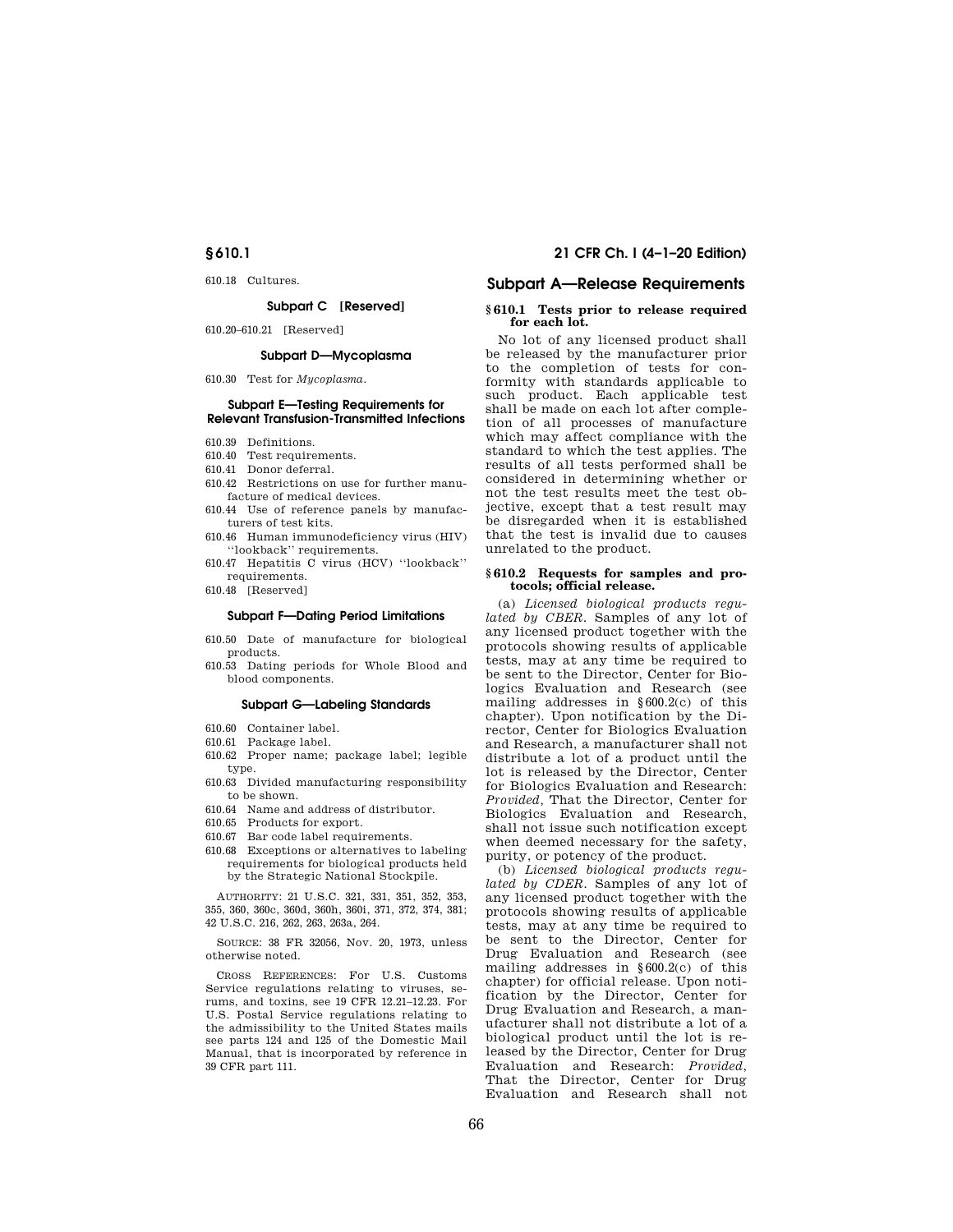issue such notification except when deemed necessary for the safety, purity, or potency of the product.

[40 FR 31313, July 25, 1975, as amended at 49 FR 23834, June 8, 1984; 50 FR 10941, Mar. 19, 1985; 55 FR 11013, 11014, Mar. 26, 1990; 67 FR 9587, Mar. 4, 2002; 70 FR 14984, Mar. 24, 2005; 80 FR 18093, Apr. 3, 2015]

# **Subpart B—General Provisions**

# **§ 610.9 Equivalent methods and proc- esses.**

Modification of any particular test method or manufacturing process or the conditions under which it is conducted as required in this part or in the additional standards for specific biological products in parts 620 through 680 of this chapter shall be permitted only under the following conditions:

(a) The applicant presents evidence, in the form of a license application, or a supplement to the application submitted in accordance with §601.12(b) or (c), demonstrating that the modification will provide assurances of the safety, purity, potency, and effectiveness of the biological product equal to or greater than the assurances provided by the method or process specified in the general standards or additional standards for the biological product; and

(b) Approval of the modification is received in writing from the Director, Center for Biologics Evaluation and Research or the Director, Center for Drug Evaluation and Research.

[62 FR 39903, July 24, 1997, as amended at 70 FR 14984, Mar. 24, 2005]

### **§ 610.10 Potency.**

Tests for potency shall consist of either in vitro or in vivo tests, or both, which have been specifically designed for each product so as to indicate its potency in a manner adequate to satisfy the interpretation of potency given by the definition in §600.3(s) of this chapter.

### **§ 610.11–610.11a [Reserved]**

### **§ 610.12 Sterility.**

(a) *The test.* Except as provided in paragraph (h) of this section, manufacturers of biological products must perform sterility testing of each lot of

each biological product's final container material or other material, as appropriate and as approved in the biologics license application or supplement for that product.

(b) *Test requirements.* (1) The sterility test must be appropriate to the material being tested such that the material does not interfere with or otherwise hinder the test.

(2) The sterility test must be validated to demonstrate that the test is capable of reliably and consistently detecting the presence of viable contaminating microorganisms.

(3) The sterility test and test components must be verified to demonstrate that the test method can consistently detect the presence of viable contaminating microorganisms.

(c) *Written procedures.* Manufacturers must establish, implement, and follow written procedures for sterility testing that describe, at a minimum, the following:

(1) The sterility test method to be used;

(i) If culture-based test methods are used, include, at a minimum:

(A) Composition of the culture media;

(B) Growth-promotion test requirements; and

(C) Incubation conditions (time and temperature).

(ii) If non-culture-based test methods are used, include, at a minimum:

(A) Composition of test components;

(B) Test parameters, including acceptance criteria; and

(C) Controls used to verify the method's ability to detect the presence of viable contaminating microorganisms.

(2) The method of sampling, including the number, volume, and size of articles to be tested;

(3) Written specifications for the acceptance or rejection of each lot; and

(4) A statement of any other function critical to the particular sterility test method to ensure consistent and accurate results.

(d) *The sample.* The sample must be appropriate to the material being tested, considering, at a minimum:

(1) The size and volume of the final product lot;

(2) The duration of manufacturing of the drug product;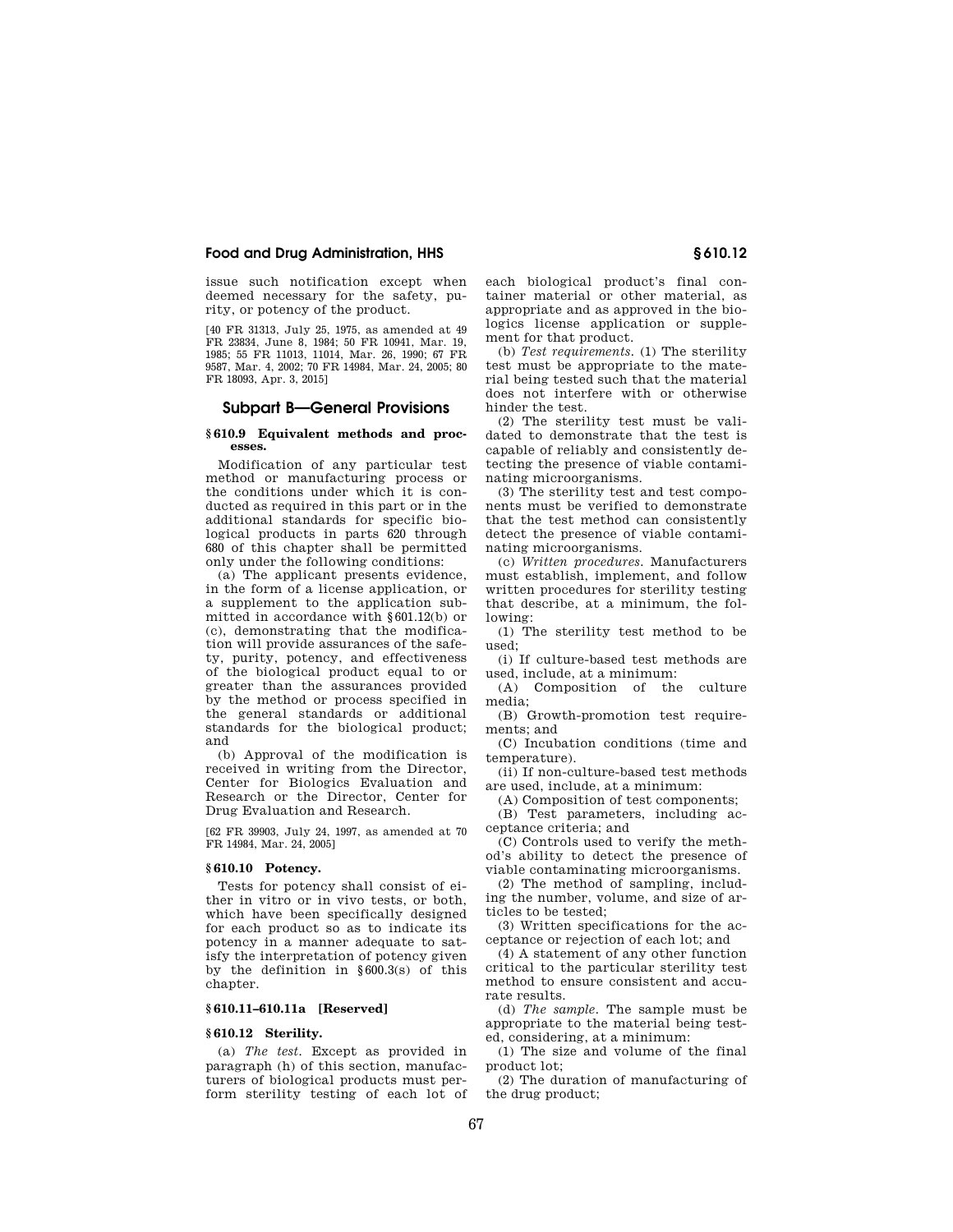(3) The final container configuration

and size; (4) The quantity or concentration of inhibitors, neutralizers, and preservatives, if present, in the tested material;

(5) For a culture-based test method, the volume of test material that results in a dilution of the product that is not bacteriostatic or fungistatic; and

(6) For a non-culture-based test method, the volume of test material that results in a dilution of the product that does not inhibit or otherwise hinder the detection of viable contaminating microorganisms.

(e) *Verification.* (1) For culture-based test methods, studies must be conducted to demonstrate that the performance of the test organisms and culture media are suitable to consistently detect the presence of viable contaminating microorganisms, including tests for each lot of culture media to verify its growth-promoting properties over the shelf-life of the media.

(2) For non-culture-based test methods, within the test itself, appropriate controls must be used to demonstrate the ability of the test method to continue to consistently detect the presence of viable contaminating microorganisms.

(f) *Repeat test procedures.* (1) If the initial test indicates the presence of microorganisms, the product does not comply with the sterility test requirements unless a thorough investigation by the quality control unit can ascribe definitively the microbial presence to a laboratory error or faulty materials used in conducting the sterility testing.

(2) If the investigation described in paragraph  $(f)(1)$  of this section finds that the initial test indicated the presence of microorganisms due to laboratory error or the use of faulty materials, a sterility test may be repeated one time. If no evidence of microorganisms is found in the repeat test, the product examined complies with the sterility test requirements. If evidence of microorganisms is found in the repeat test, the product examined does not comply with the sterility test requirements.

(3) If a repeat test is conducted, the same test method must be used for both the initial and repeat tests, and

**§ 610.13 21 CFR Ch. I (4–1–20 Edition)** 

the repeat test must be conducted with comparable product that is reflective of the initial sample in terms of sample location and the stage in the manufacturing process from which it was obtained.

(g) *Records.* The records related to the test requirements of this section must be prepared and maintained as required by §§211.167 and 211.194 of this chapter.

(h) *Exceptions.* Sterility testing must be performed on final container material or other appropriate material as defined in the approved biologics license application or supplement and as described in this section, except as follows:

(1) This section does not require sterility testing for Whole Blood, Cryoprecipitated Antihemophilic Factor, Platelets, Red Blood Cells, Plasma, Source Plasma, Smallpox Vaccine, Reagent Red Blood Cells, Anti-Human Globulin, and Blood Grouping Reagents.

(2) A manufacturer is not required to comply with the sterility test requirements if the Director of the Center for Biologics Evaluation and Research or the Director of the Center for Drug Evaluation and Research, as appropriate, determines that data submitted in the biologics license application or supplement adequately establish that the route of administration, the method of preparation, or any other aspect of the product precludes or does not necessitate a sterility test to assure the safety, purity, and potency of the product.

[77 FR 26174, May 3, 2012]

### **§ 610.13 Purity.**

Products shall be free of extraneous material except that which is unavoidable in the manufacturing process described in the approved biologics license application. In addition, products shall be tested as provided in paragraphs (a) and (b) of this section.

(a)(1) *Test for residual moisture.* Each lot of dried product shall be tested for residual moisture and shall meet and not exceed established limits as specified by an approved method on file in the biologics license application. The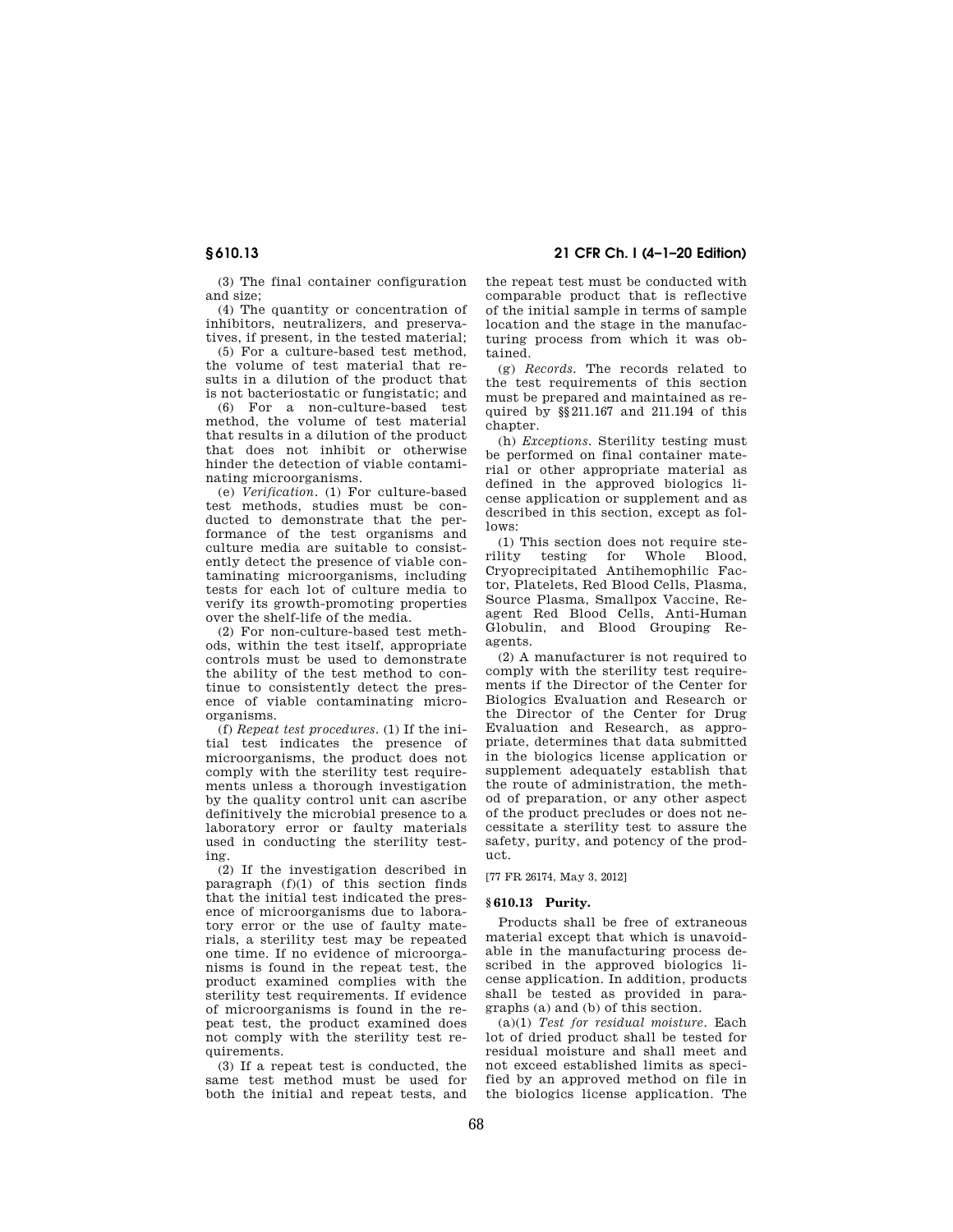test for residual moisture may be exempted by the Director, Center for Biologics Evaluation and Research or the Director, Center for Drug Evaluation and Research, when deemed not necessary for the continued safety, purity, and potency of the product.

(2) *Records.* Appropriate records for residual moisture under paragraph  $(a)(1)$  of this section shall be prepared and maintained as required by the applicable provisions of §§211.188 and 211.194 of this chapter.

(b) *Test for pyrogenic substances.* Each lot of final containers of any product intended for use by injection shall be tested for pyrogenic substances by intravenous injection into rabbits as provided in paragraphs (b) (1) and (2) of this section: *Provided,* That notwithstanding any other provision of Subchapter F of this chapter, the test for pyrogenic substances is not required for the following products: Products containing formed blood elements; Cryoprecipitate; Plasma; Source Plasma; Normal Horse Serum; bacterial, viral, and rickettsial vaccines and antigens; toxoids; toxins; allergenic extracts; venoms; diagnostic substances and trivalent organic arsenicals.

(1) *Test dose.* The test dose for each rabbit shall be at least 3 milliliters per kilogram of body weight of the rabbit and also shall be at least equivalent proportionately, on a body weight basis, to the maximum single human dose recommended, but need not exceed 10 milliliters per kilogram of body weight of the rabbit, except that: (i) Regardless of the human dose recommended, the test dose per kilogram of body weight of each rabbit shall be at least 1 milliliter for immune globulins derived from human blood; (ii) for Streptokinase, the test dose shall be at least equivalent proportionately, on a body weight basis, to the maximum single human dose recommended.

(2) *Test procedure, results, and interpretation; standards to be met.* The test for pyrogenic substances shall be performed according to the requirements specified in United States Pharmacopeia XX.

(3) *Retest.* If the lot fails to meet the test requirements prescribed in para $graph$  (b)(2) of this section, the test may be repeated once using five other rabbits. The temperature rises recorded for all eight rabbits used in testing shall be included in determining whether the requirements are met. The lot meets the requirements for absence of pyrogens if not more than three of the eight rabbits show individual rises in temperature of 0.6 °C or more, and if the sum of the eight individual maximum temperature rises does not exceed 3.7 °C.

[38 FR 32056, Nov. 20, 1973, as amended at 40 FR 29710, July 15, 1975; 41 FR 10429, Mar. 11, 1976; 41 FR 41424, Sept. 22, 1976; 44 FR 40289, July 10, 1979; 46 FR 62845, Dec. 29, 1981; 49 FR 15187, Apr. 18, 1984; 50 FR 4134, Jan. 29, 1985; 55 FR 28381, July 11, 1990; 64 FR 56453, Oct. 20, 1999; 67 FR 9587, Mar. 4, 2002; 70 FR 14985, Mar. 24, 2005]

### **§ 610.14 Identity.**

The contents of a final container of each filling of each lot shall be tested for identity after all labeling operations shall have been completed. The identity test shall be specific for each product in a manner that will adequately identify it as the product designated on final container and package labels and circulars, and distinguish it from any other product being processed in the same laboratory. Identity may be established either through the physical or chemical characteristics of the product, inspection by macroscopic or microscopic methods, specific cultural tests, or in vitro or in vivo immunological tests.

### **§ 610.15 Constituent materials.**

(a) *Ingredients, preservatives, diluents, adjuvants.* All ingredients used in a licensed product, and any diluent provided as an aid in the administration of the product, shall meet generally accepted standards of purity and quality. Any preservative used shall be sufficiently nontoxic so that the amount present in the recommended dose of the product will not be toxic to the recipient, and in the combination used it shall not denature the specific substances in the product to result in a decrease below the minimum acceptable potency within the dating period when stored at the recommended temperature. Products in multiple-dose containers shall contain a preservative,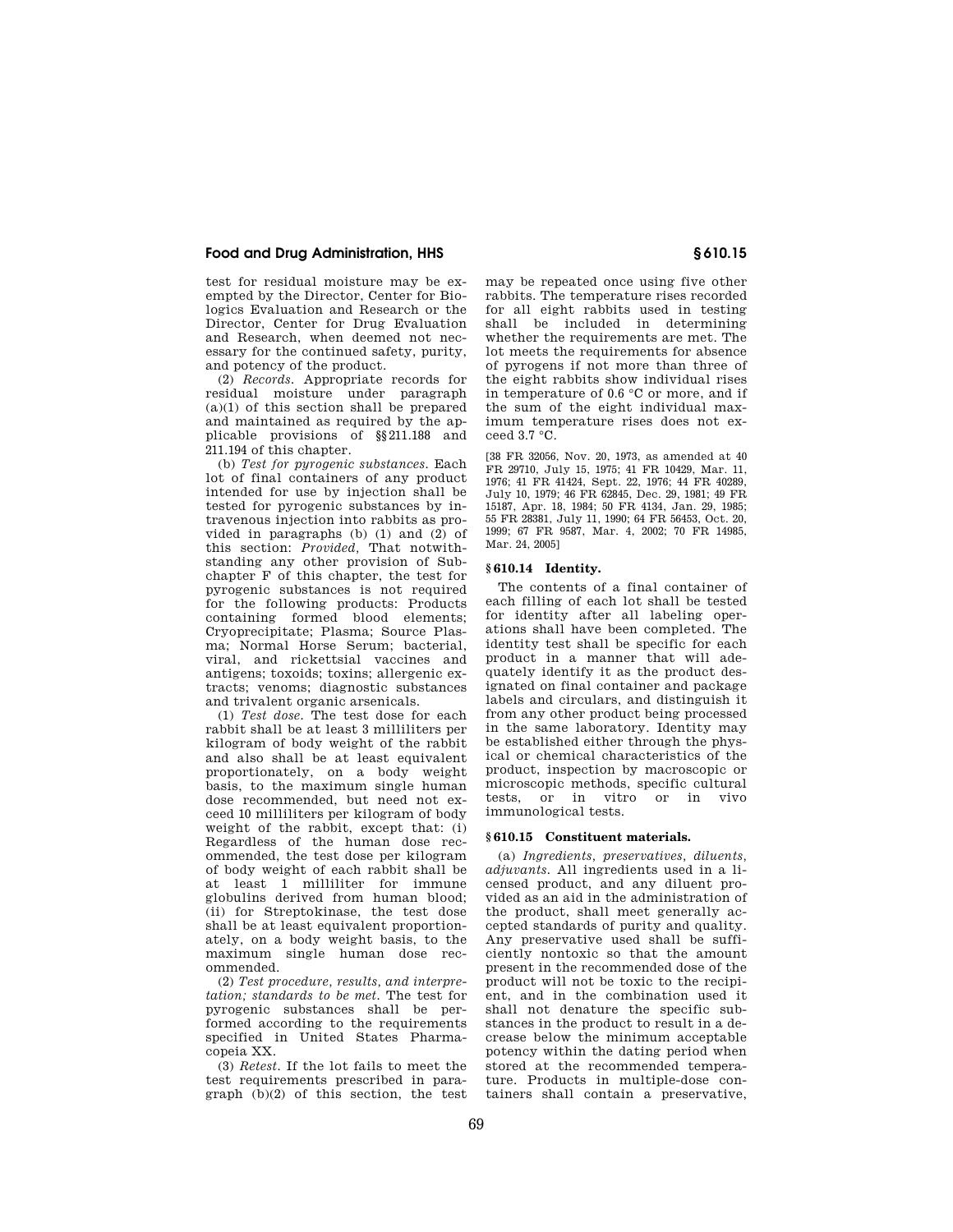except that a preservative need not be added to Yellow Fever Vaccine; Poliovirus Vaccine Live Oral; viral vaccines labeled for use with the jet injector; dried vaccines when the accompanying diluent contains a preservative; or to an Allergenic Product in 50 percent or more volume in volume (v/v) glycerin. An adjuvant shall not be introduced into a product unless there is satisfactory evidence that it does not affect adversely the safety or potency of the product. The amount of aluminum in the recommended individual dose of a biological product shall not exceed:

(1) 0.85 milligrams if determined by assay;

(2) 1.14 milligrams if determined by calculation on the basis of the amount of aluminum compound added; or

(3) 1.25 milligrams determined by assay provided that data demonstrating that the amount of aluminum used is safe and necessary to produce the intended effect are submitted to and approved by the Director, Center for Biologics Evaluation and Research or the Director, Center for Drug Evaluation and Research (see mailing addresses in §600.2(a) or (b) of this chapter).

(b) *Extraneous protein; cell culture produced vaccines.* Extraneous protein known to be capable of producing allergenic effects in human subjects shall not be added to a final virus medium of cell culture produced vaccines intended for injection. If serum is used at any stage, its calculated concentration in the final medium shall not exceed 1:1,000,000.

(c) *Antibiotics.* A minimum concentration of antibiotics, other than penicillin, may be added to the production substrate of viral vaccines.

(d) The Director of the Center for Biologics Evaluation and Research or the Director of the Center for Drug Evaluation and Research may approve an exception or alternative to any requirement in this section. Requests for

# **§ 610.16 21 CFR Ch. I (4–1–20 Edition)**

such exceptions or alternatives must be in writing.

[38 FR 32056, Nov. 20, 1973, as amended at 46 FR 51903, Oct. 23, 1981; 48 FR 13025, Mar. 29, 1983; 48 FR 37023, Aug. 16, 1983; 49 FR 23834, June 8, 1984; 50 FR 4134, Jan. 29, 1985; 51 FR 15607, Apr. 25, 1986; 55 FR 11013, Mar. 26, 1990; 70 FR 14985, Mar. 24, 2005; 76 FR 20518, Apr. 13, 2011; 80 FR 18093, Apr. 3, 2015]

### **§ 610.16 Total solids in serums.**

Except as otherwise provided by regulation, no liquid serum or antitoxin shall contain more than 20 percent total solids.

# **§ 610.17 Permissible combinations.**

Licensed products may not be combined with other licensed products either therapeutic, prophylactic or diagnostic, except as a license is obtained for the combined product. Licensed products may not be combined with<br>nonlicensable therapeutic, prophytherapeutic, prophylactic, or diagnostic substances except as a license is obtained for such combination.

### **§ 610.18 Cultures.**

(a) *Storage and maintenance.* Cultures used in the manufacture of products shall be stored in a secure and orderly manner, at a temperature and by a method that will retain the initial characteristics of the organisms and insure freedom from contamination and deterioration.

(b) *Identity and verification.* Each culture shall be clearly identified as to source strain. A complete identification of the strain shall be made for each new stock culture preparation. Primary and subsequent seed lots shall be identified by lot number and date of preparation. Periodic tests shall be performed as often as necessary to verify the integrity of the strain characteristics and freedom from extraneous organisms. Results of all periodic tests for verification of cultures and determination of freedom from extraneous organisms shall be recorded and retained.

(c) *Cell lines used for manufacturing biological products*—(1) *General requirements.* Cell lines used for manufacturing biological products shall be:

(i) Identified by history;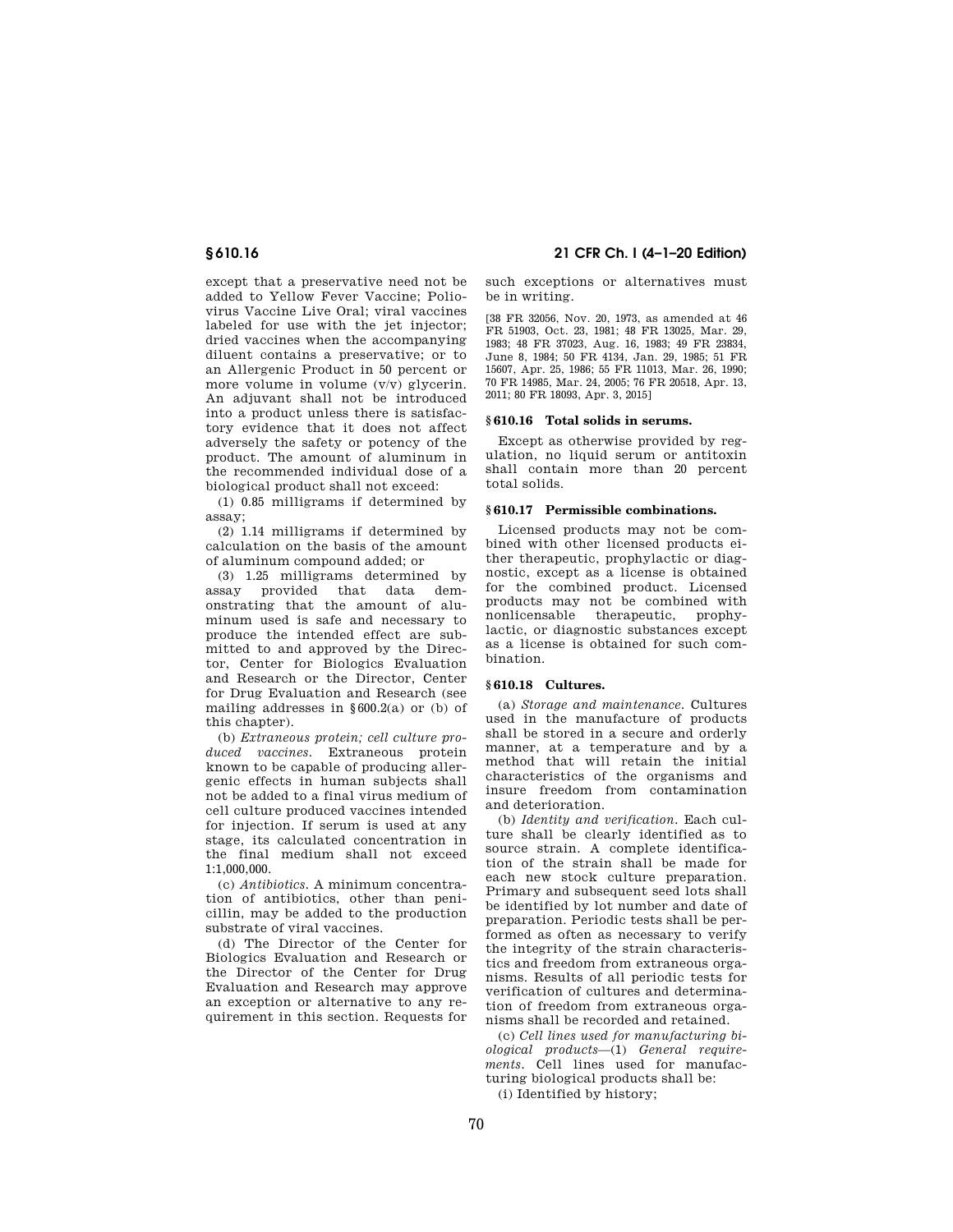(ii) Described with respect to cytogenetic characteristics and tumorigenicity;

(iii) Characterized with respect to in vitro growth characteristics and life potential; and

(iv) Tested for the presence of detectable microbial agents.

(2) *Tests.* Tests that are necessary to assure the safety, purity, and potency of a product may be required by the Director, Center for Biologics Evaluation and Research or the Director, Center for Drug Evaluation and Research.

(3) *Applicability.* This paragraph applies to diploid and nondiploid cell lines. Primary cell cultures that are not subcultivated and primary cell cultures that are subsequently subcultivated for only a very limited number of population doublings are not subject to the provisions of this paragraph (c).

(d) *Records.* The records appropriate for cultures under this section shall be prepared and maintained as required by the applicable provisions of §§211.188 and 211.194 of this chapter.

[38 FR 32056, Nov. 20, 1973, as amended at 51 FR 44453, Dec. 10, 1986; 55 FR 11013, Mar. 26, 1990; 67 FR 9587, Mar. 4, 2002; 70 FR 14985, Mar. 24, 2005]

### **Subpart C [Reserved]**

# **§§ 610.20–610.21 [Reserved]**

# **Subpart D—Mycoplasma**

### **§ 610.30 Test for** *Mycoplasma.*

Except as provided otherwise in this subchapter, prior to clarification or filtration in the case of live virus vaccines produced from in vitro living cell cultures, and prior to inactivation in the case of inactivated virus vaccines produced from such living cell cultures, each virus harvest pool and control fluid pool shall be tested for the presence of *Mycoplasma,* as follows:

Samples of the virus for this test shall be stored either (1) between 2 and 8 °C for no longer than 24 hours, or (2) at  $-20$  °C or lower if stored for longer than 24 hours. The test shall be performed on samples of the viral harvest pool and on control fluid pool obtained at the time of viral harvest, as follows: No less than 2.0 ml. of each sample shall be inoculated in evenly distributed amounts over the surface of no less than 10

than 1.0 ml. of sample shall be inoculated into each of four tubes containing 10 ml. of a semisolid broth medium. The media shall be such as have been shown to be capable of detecting known *Mycoplasma* and each test shall include control cultures of at least two known strains of *Mycoplasma,* one of which must be *M. pneumoniae.* One half of the plates and two tubes of broth shall be incubated aerobically at 36 °C  $\pm$ 1 °C and the remaining plates and tubes shall be incubated anaerobically at 36  $\degree$ C  $\pm$ 1  $\degree$ C in an environment of  $5-10$  percent CO<sub>2</sub> in N<sub>2</sub>. Aerobic incubation shall be for a period of no less than 14 days and the broth in the two tubes shall be tested after 3 days and 14 days, at which times 0.5 ml. of broth from each of the two tubes shall be combined and subinoculated on to no less than 4 additional plates and incubated aerobically. Anaerobic incubation shall be for no less than 14 days and the broth in the two tubes shall be tested after 3 days and 14 days, at which times 0.5 ml. of broth from each of the two tubes shall be combined and subinoculated onto no less than four additional plates and incubated anaerobically. All inoculated plates shall be incubated for no less than 14 days, at which time observation for growth of *Mycoplasma*  shall be made at a magnification of no less than 300  $\times$ . If the Dienes Methylene Blue-Azure dye or an equivalent staining procedure is used, no less than a one square cm. plug of the agar shall be excised from the inoculated area and examined for the presence of *Mycoplasma.* The presence of the *Mycoplasma* shall be determined by comparison of the growth obtained from the test samples with that of the control cultures, with respect to typical colonial and microscopic morphology. The virus pool is satisfactory for vaccine manufacture if none of the tests on the samples show evidence of the presence of *Mycoplasma.* 

plates of at least two agar media. No less

[38 FR 32056, Nov. 20, 1973, as amended at 63 FR 16685, Apr. 6, 1998]

# **Subpart E—Testing Requirements for Relevant Transfusion-Transmitted Infections**

### **§ 610.39 Definitions.**

The definitions set out in §630.3 of this chapter apply to this subpart.

[80 FR 29896, May 22, 2015]

### **§ 610.40 Test requirements.**

(a) *Human blood and blood components.*  Except as specified in paragraphs (c) and (d) of this section, you, an establishment that collects blood and blood components for transfusion or for use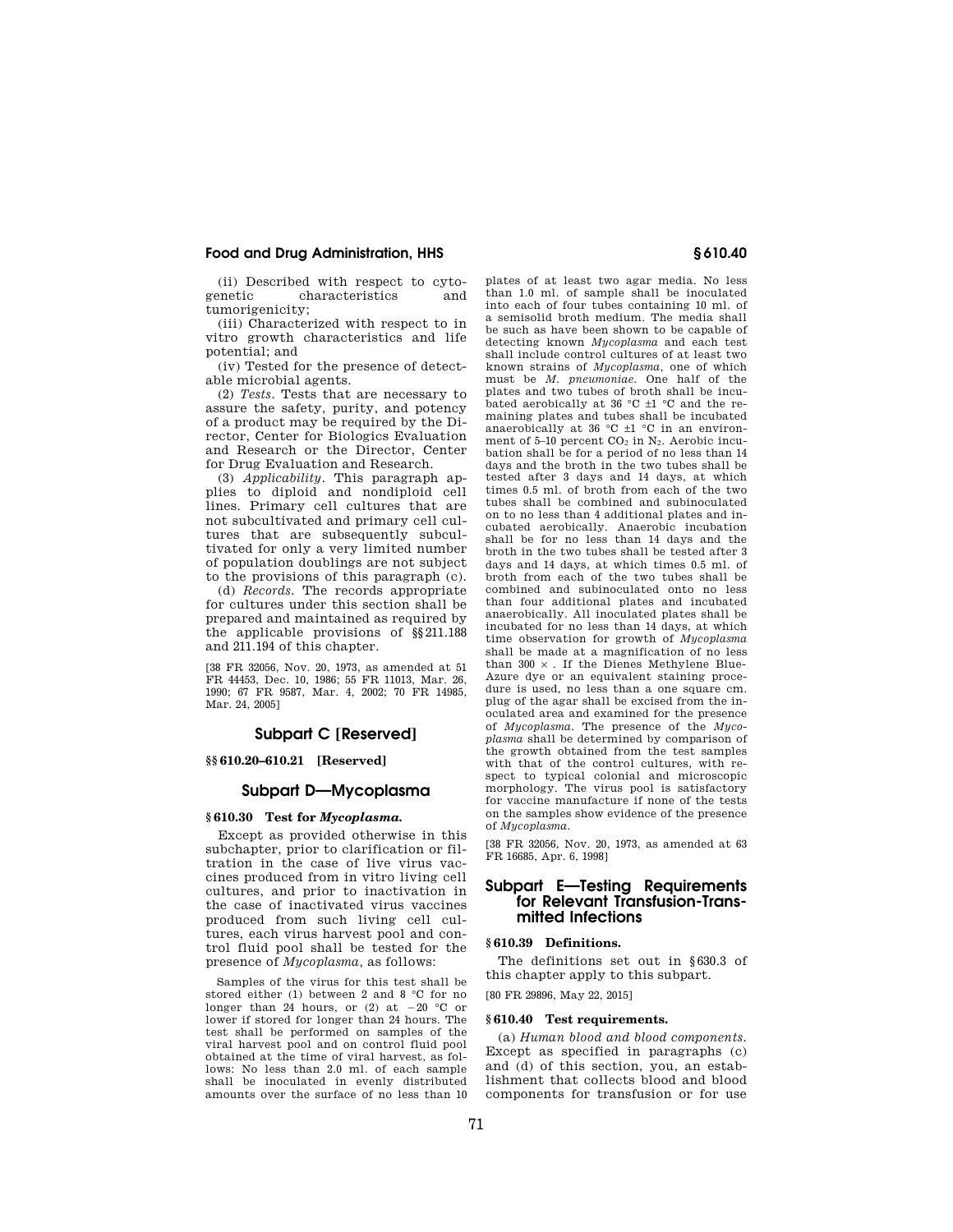in manufacturing a product, including donations intended as a component of, or used to manufacture, a medical device, must comply with the following requirements:

(1) Test each donation for evidence of infection due to the relevant transfusion-transmitted infections described in  $§630.3(h)(1)(i)$  through (iii) of this chapter (HIV, HBV, and HCV).

(2) Test each donation for evidence of infection due to the relevant transfusion-transmitted infections described in  $§630.3(h)(1)(iv)$  through (vii) of this chapter (HTLV, syphilis, West Nile virus, and Chagas disease). The following exceptions apply:

(i) To identify evidence of infection with syphilis in donors of Source Plasma, you must test donors for evidence of such infection in accordance with §640.65(b) of this chapter, and not under this section.

(ii) You are not required to test donations of Source Plasma for evidence of infection due to the relevant transfusion-transmitted infections described in  $§630.3(h)(1)(iv)$ , (vi), and (vii) of this chapter (HTLV, West Nile virus, and Chagas disease).

(iii) For each of the relevant transfusion-transmitted infections described in  $§630.3(h)(1)(iv)$  through (vii) of this chapter (HTLV, syphilis, West Nile virus, and Chagas disease):

(A) If, based on evidence related to the risk of transmission of that relevant transfusion-transmitted infection, testing each donation is not necessary to reduce adequately and appropriately the risk of transmission of such infection by blood or a blood component, you may adopt an adequate and appropriate alternative testing procedure that has been found acceptable for this purpose by FDA.

(B) If, based on evidence related to the risk of transmission of that relevant transfusion-transmitted infection, testing previously required for that infection is no longer necessary to reduce adequately and appropriately the risk of transmission of such infection by blood or a blood component, you may stop such testing in accordance with procedures found acceptable for this purpose by FDA.

(3) For each of the relevant transfusion-transmitted infections described

**§ 610.40 21 CFR Ch. I (4–1–20 Edition)** 

in  $$630.3(h)(1)(viii)$  through (x) of this chapter (CJD, vCJD, malaria) and §630.3(h)(2) of this chapter (other transfusion-transmitted infections):

(i) You must test for evidence of infection when the following conditions are met:

(A) A test(s) for the relevant transfusion-transmitted infection is licensed, approved or cleared by FDA for use as a donor screening test and is available for such use; and

(B) Testing for the relevant transfusion-transmitted infection is necessary to reduce adequately and appropriately the risk of transmission of the relevant transfusion-transmitted infection by blood, or blood component, or blood derivative product manufactured from the collected blood or blood component.

(ii) You must perform this testing on each donation, unless one of the following exceptions applies:

(A) Testing of each donation is not necessary to reduce adequately and appropriately the risk of transmission of such infection by blood, blood component, or blood derivative product manufactured from the collected blood or blood component. When evidence related to the risk of transmission of such infection supports this determination, you may adopt an adequate and appropriate alternative testing procedure that has been found acceptable for this purpose by FDA.

(B) Testing of each donation is not necessary to reduce adequately and appropriately the risk of transmission of such infection by blood, blood component, or blood derivative product manufactured from the collected blood or blood component. When evidence related to the risk of transmission of such infection supports this determination, you may stop such testing in accordance with procedures found acceptable for this purpose by FDA.

(4) Evidence related to the risk of transmission of a relevant transfusiontransmitted infection that would support a determination that testing is not necessary, or that testing of each donation is not necessary, to reduce adequately and appropriately the risk of transmission of such infection by blood or blood component, as described in paragraphs  $(a)(2)(iii)(A)$  and  $(B)$  of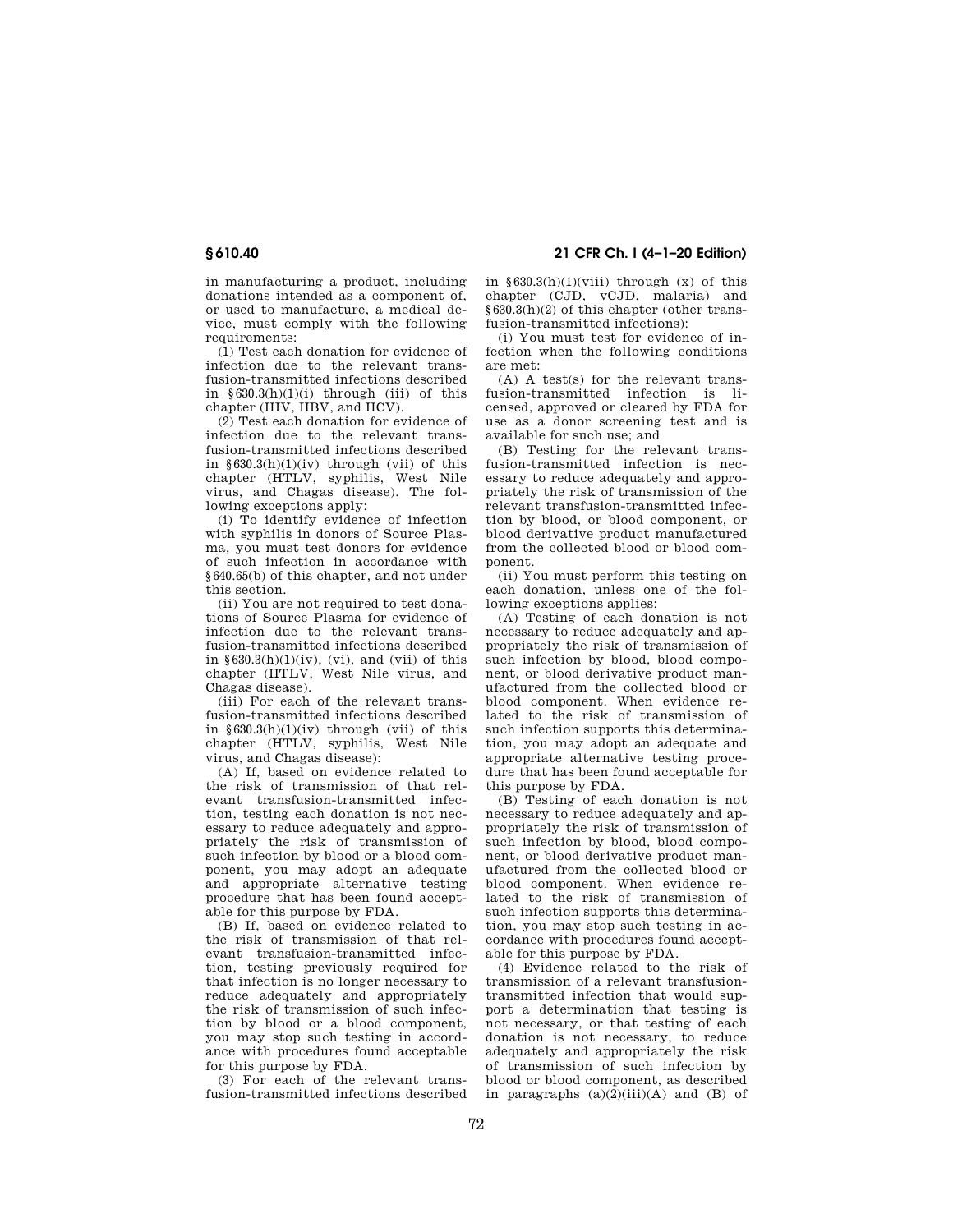this section, or by blood, blood component, or blood derivative, as described in paragraphs  $(a)(3)(ii)(A)$  and  $(B)$  of this section, includes epidemiological or other scientific evidence. It may include evidence related to the seasonality or geographic limitation of risk of transmission of such infection by blood or blood component, or other information related to when and how a donation is at risk of transmitting a relevant transfusion-transmitted infection. It may also include evidence related to the effectiveness of manufacturing steps (for example, the use of pathogen reduction technology) that reduce the risk of transmission of the relevant transfusion-transmitted infection by blood, blood components, or blood derivatives, as applicable.

(b) *Testing using one or more licensed, approved, or cleared screening tests.* To perform testing for evidence of infection due to relevant transfusion-transmitted infections as required in paragraph (a) of this section, you must use screening tests that FDA has licensed, approved, or cleared for such use, in accordance with the manufacturer's instructions. You must perform one or more such tests as necessary to reduce adequately and appropriately the risk of transmission of relevant transfusion-transmitted infections.

(c) *Exceptions to testing for dedicated donations, medical devices, and samples.*—(1) *Dedicated donations.* (i) You must test donations of human blood and blood components from a donor whose donations are dedicated to and used solely by a single identified recipient under paragraphs (a), (b), and (e) of this section; except that, if the donor makes multiple donations for a single identified recipient, you may perform such testing only on the first donation in each 30-day period. If an untested dedicated donation is made available for any use other than transfusion to the single, identified recipient, then this exemption from the testing required under this section no longer applies.

(ii) Each donation must be labeled as required under §606.121 of this chapter and with a label entitled ''INTENDED RECIPIENT INFORMATION LABEL'' containing the name and identifying information of the recipient. Each donation must also have the following label, as appropriate:

| <b>Donor Testing Status</b> | Label                            |  |
|-----------------------------|----------------------------------|--|
| Tests negative              | Label as required under §606.121 |  |
| Tested negative within      | "DONOR TESTED WITHIN THE         |  |
| the last 30 days            | LAST 30 DAYS"                    |  |

(2) *Medical device.* (i) You are not required to test donations of human blood or blood components intended solely as a component of, or used to prepare, a medical device for evidence of infection due to the relevant transfusion-transmitted infections listed in §630.3(h)(iv) of this chapter unless the final device contains viable leukocytes.

(ii) Donations of human blood and blood components intended solely as a component of, or used to prepare, a medical device must be labeled ''Caution: For Further Manufacturing Use as a Component of, or to Prepare, a Medical Device.''

(3) *Samples.* You are not required to test samples of blood, blood components, plasma, or sera if used or distributed for clinical laboratory testing or research purposes and not intended for administration to humans or in the manufacture of a product.

(d) *Autologous donations.* You, an establishment that collects human blood or blood components from autologous donors, or you, an establishment that is a consignee of a collecting establishment, are not required to test donations of human blood or blood components from autologous donors for evidence of infection due to relevant transfusion-transmitted infections listed in paragraph (a) of this section, except:

(1) If you allow any autologous donation to be used for allogeneic transfusion, you must assure that all autologous donations are tested under this section.

(2) If you ship autologous donations to another establishment that allows autologous donations to be used for allogeneic transfusion, you must assure that all autologous donations shipped to that establishment are tested under this section.

(3) If you ship autologous donations to another establishment that does not allow autologous donations to be used for allogeneic transfusion, you must assure that, at a minimum, the first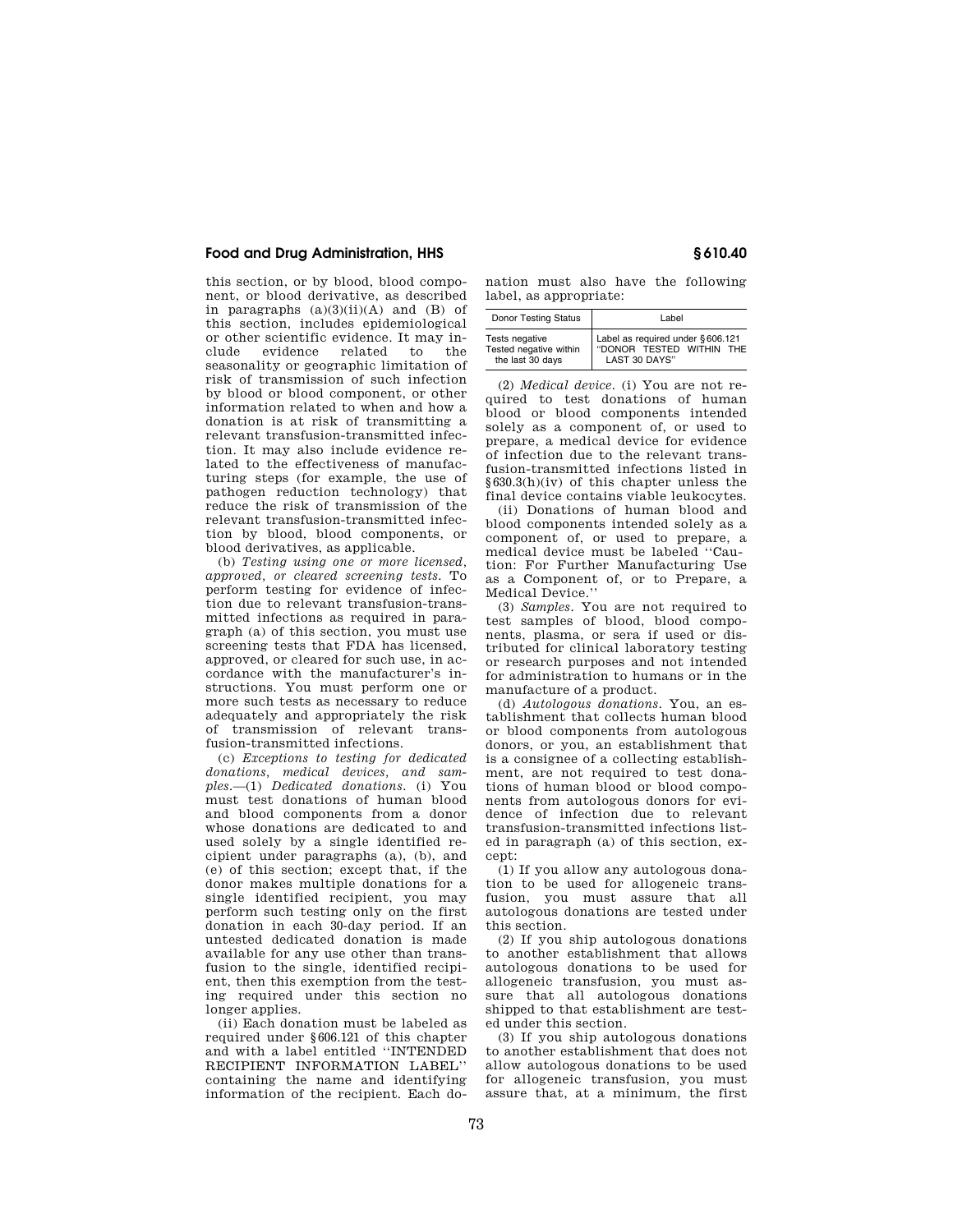donation in each 30-day period is tested under this section.

(4) Each autologous donation must be labeled as required under §606.121 of this chapter and with the following label, as appropriate:

| Donor Testing Status                                                              | I ahel                                                                                                        |
|-----------------------------------------------------------------------------------|---------------------------------------------------------------------------------------------------------------|
| Untested<br>Tests negative<br>Reactive on current col-<br>lection/reactive in the | "DONOR UNTESTED"<br>Label as required under § 606.121<br>"BIOHAZARD"<br>legend<br>in<br>§ 610.40(h)(2)(ii)(B) |
| last 30 days<br>Tested negative within<br>the last 30 days                        | "DONOR TESTED WITHIN<br>THF<br>LAST 30 DAYS"                                                                  |

(e) *Further testing.* You must further test each donation, autologous donations, found to be reactive by a donor screening test performed under paragraphs (a) and (b) of this section using a licensed, approved, or cleared supplemental test, when available. If no such supplemental test is available, you must perform one or more licensed, approved, or cleared tests as adequate and appropriate to provide additional information concerning the reactive donor's infection status. Except:

(1) For autologous donations:

(i) You must further test under this section, at a minimum, the first reactive donation in each 30 calendar day period; or

(ii) If you have a record for that donor of a positive result on further testing performed under this section, you do not have to further test an autologous donation.

(2) You are not required to perform further testing of a donation found to be reactive by a treponemal donor screening test for syphilis.

(f) *Testing responsibility.* Required testing under this section, must be performed by a laboratory registered in accordance with part 607 of this chapter and either certified to perform such testing on human specimens under the<br>Clinical Laboratory Improvement Clinical Laboratory Improvement Amendments of 1988 (42 U.S.C. 263a) under 42 CFR part 493 or has met equivalent requirements as determined by the Centers for Medicare and Medicaid Services in accordance with those provisions.

(g) *Release or shipment prior to testing.*  Human blood or blood components that are required to be tested for evidence of infection due to relevant trans-

# **§ 610.40 21 CFR Ch. I (4–1–20 Edition)**

fusion-transmitted infections designated in paragraph (a) of this section may be released or shipped prior to completion of testing in the following circumstances provided that you label the blood or blood components under §606.121(h) of this chapter, you complete the tests for evidence of infection due to relevant transfusion-transmitted infections as soon as possible after release or shipment, and that you provide the results promptly to the consignee:

(1) Only in appropriately documented medical emergency situations; or

(2) For further manufacturing use as approved in writing by FDA.

(h) *Restrictions on shipment or use*—(1) *Reactive screening test.* You must not ship or use human blood or blood components that have a reactive screening test for evidence of infection due to relevant transfusion-transmitted infection(s) designated in paragraph (a) of this section or that are collected from a donor with a previous record of a reactive screening test for evidence of infection due to relevant transfusiontransmitted infection(s) designated in paragraph (a) of this section, except as provided in paragraphs (h)(2)(i) through (h)(2)(vii) of this section.

(2) *Exceptions.* (i) You may ship or use blood or blood components intended for autologous use, including reactive donations, as described in paragraph (d) of this section.

(ii) You must not ship or use human blood or blood components that have a reactive screening test for evidence of infection due to a relevant transfusiontransmitted infection(s) designated in paragraph (a) of this section or that are collected from a donor deferred under §610.41(a) unless you meet the following conditions:

(A) Except for autologous donations, you must obtain from FDA written approval for the shipment or use;

(B) You must appropriately label such blood or blood components as required under §606.121 of this chapter, and with the "BIOHAZARD" legend;

(C) Except for autologous donations, you must label such human blood and blood components as reactive for the appropriate screening test for evidence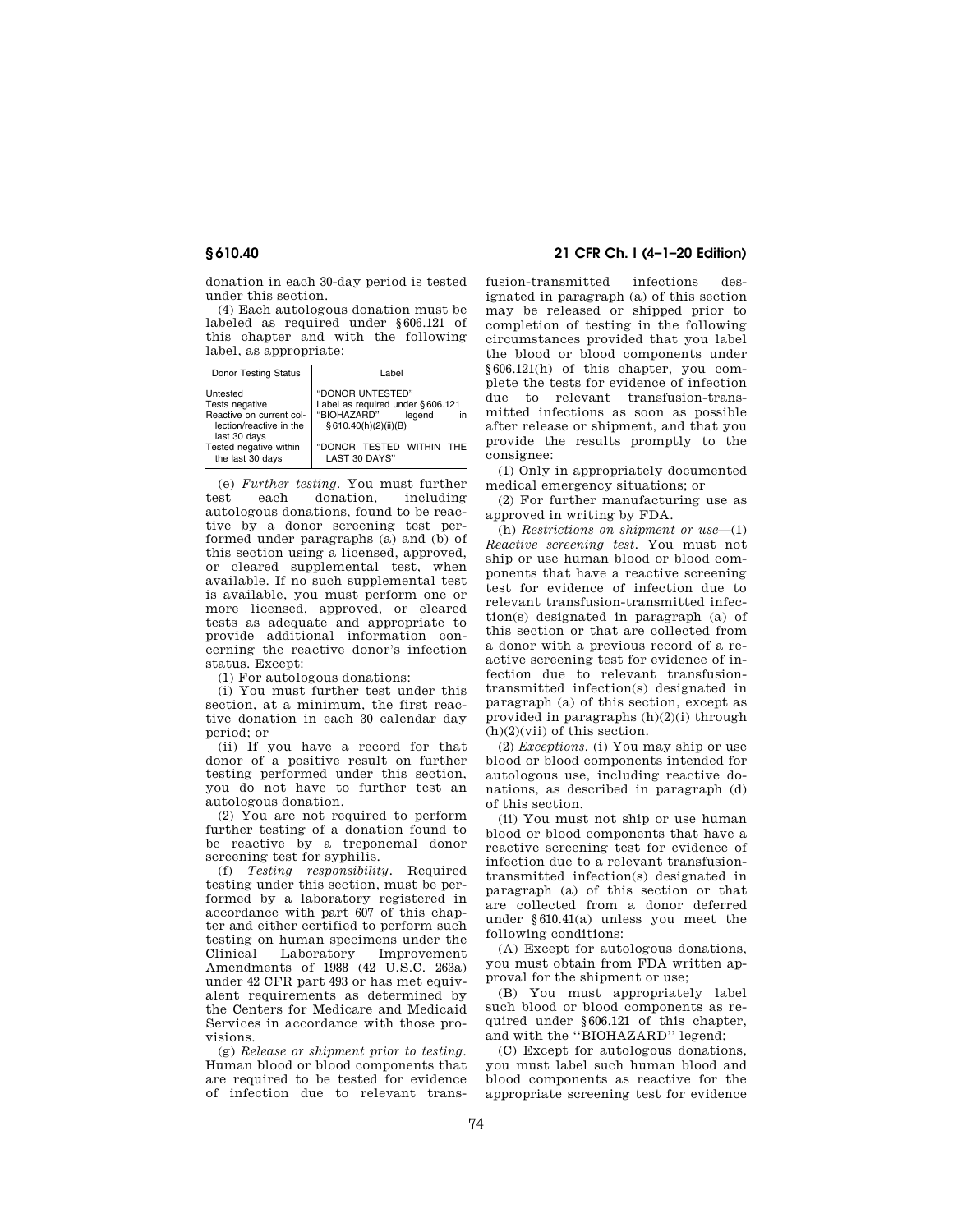of infection due to the identified relevant transfusion-transmitted infection(s);

(D) If the blood or blood components are intended for further manufacturing use into injectable products, you must include a statement on the container label indicating the exempted use specifically approved by FDA.

(E) Each blood or blood component with a reactive screening test and intended solely as a component of, or used to prepare a medical device, must be labeled with the following label, as appropriate:

| Type of Medical Device                                             | l ahel                                                                                                                                                                                                                                                              |  |
|--------------------------------------------------------------------|---------------------------------------------------------------------------------------------------------------------------------------------------------------------------------------------------------------------------------------------------------------------|--|
| A medical device other<br>than an in vitro diag-<br>nostic reagent | "Caution: For Further Manufac-<br>turing Use as a Component of a<br>Medical Device For Which There<br>Are No Alternative Sources"<br>"Caution: For Further Manufac-<br>turing Into In Vitro Diagnostic Re-<br>agents For Which There Are No<br>Alternative Sources" |  |
| An in vitro diagnostic<br>reagent                                  |                                                                                                                                                                                                                                                                     |  |

(iii) The restrictions on shipment or use do not apply to samples of blood, blood components, plasma, or sera if used or distributed for clinical laboratory testing or research purposes, and not intended for administration in humans or in the manufacture of a product.

(iv) You may use human blood or blood components from a donor with a previous record of a reactive screening test(s) for evidence of infection due to a relevant transfusion-transmitted infection(s) designated in paragraph (a) of this section, if:

(A) At the time of donation, the donor is shown or was previously shown to be eligible by a requalification method or process found acceptable for such purposes by FDA under §610.41(b); and

(B) tests performed under paragraphs (a) and (b) of this section are nonreactive.

(v) Anti-HBc reactive donations, otherwise nonreactive when tested as required under this section, may be used for further manufacturing into plasma derivatives without prior FDA approval or a ''BIOHAZARD'' legend as required under paragraphs  $(h)(2)(ii)(A)$ and  $(h)(2)(ii)(B)$  of this section.

(vi) You may use human blood or blood components, excluding Source Plasma, that test reactive by a screening test for syphilis as required under paragraph (a) of this section if, the donation is further tested by an adequate and appropriate test which demonstrates that the reactive screening test is a biological false positive. You must label the blood or blood components with both test results.

(vii) You may use Source Plasma from a donor who tests reactive by a screening test for syphilis as required under  $\frac{640.65(a)(2)(ii)}{a}$  and  $(b)(1)(i)$  of this chapter, if the donor meets the requirements of  $§640.65(b)(2)(i)$  through  $(b)(2)(iv)$  of this chapter.

[66 FR 31162, June 11, 2001, as amended at 77 FR 18, Jan. 3, 2012; 80 FR 29896, May 22, 2015]

### **§ 610.41 Donor deferral.**

(a) You, an establishment that collects human blood or blood components, must defer donors testing reactive by a screening test for evidence of infection due to a relevant transfusiontransmitted infection(s) under §610.40(a), from future donations of human blood and blood components, except:

(1) You are not required to defer a donor who tests reactive for anti-HBc or anti-HTLV, types I and II, on only one occasion. However, you must defer the donor if further testing for HBV or HTLV has been performed under §610.40(e) and the donor is found to be positive, or if a second, licensed, cleared, or approved screening test for HBV or HTLV has been performed on the same donation under §610.40(a) and is reactive, or if the donor tests reactive for anti-HBc or anti-HTLV, types I and II, on more than one occasion;

(2) A deferred donor who tests reactive for evidence of infection due to a relevant transfusion-transmitted infection(s) under §610.40(a) may serve as a donor for blood or blood components shipped or used under  $§610.40(h)(2)(ii);$ 

(3) A deferred donor who showed evidence of infection due to hepatitis B surface antigen (HBsAg) when previously tested under §610.40(a), (b), and (e) subsequently may donate Source Plasma for use in the preparation of Hepatitis B Immune Globulin (Human) provided the current donation tests nonreactive for HBsAg and the donor is otherwise determined to be eligible;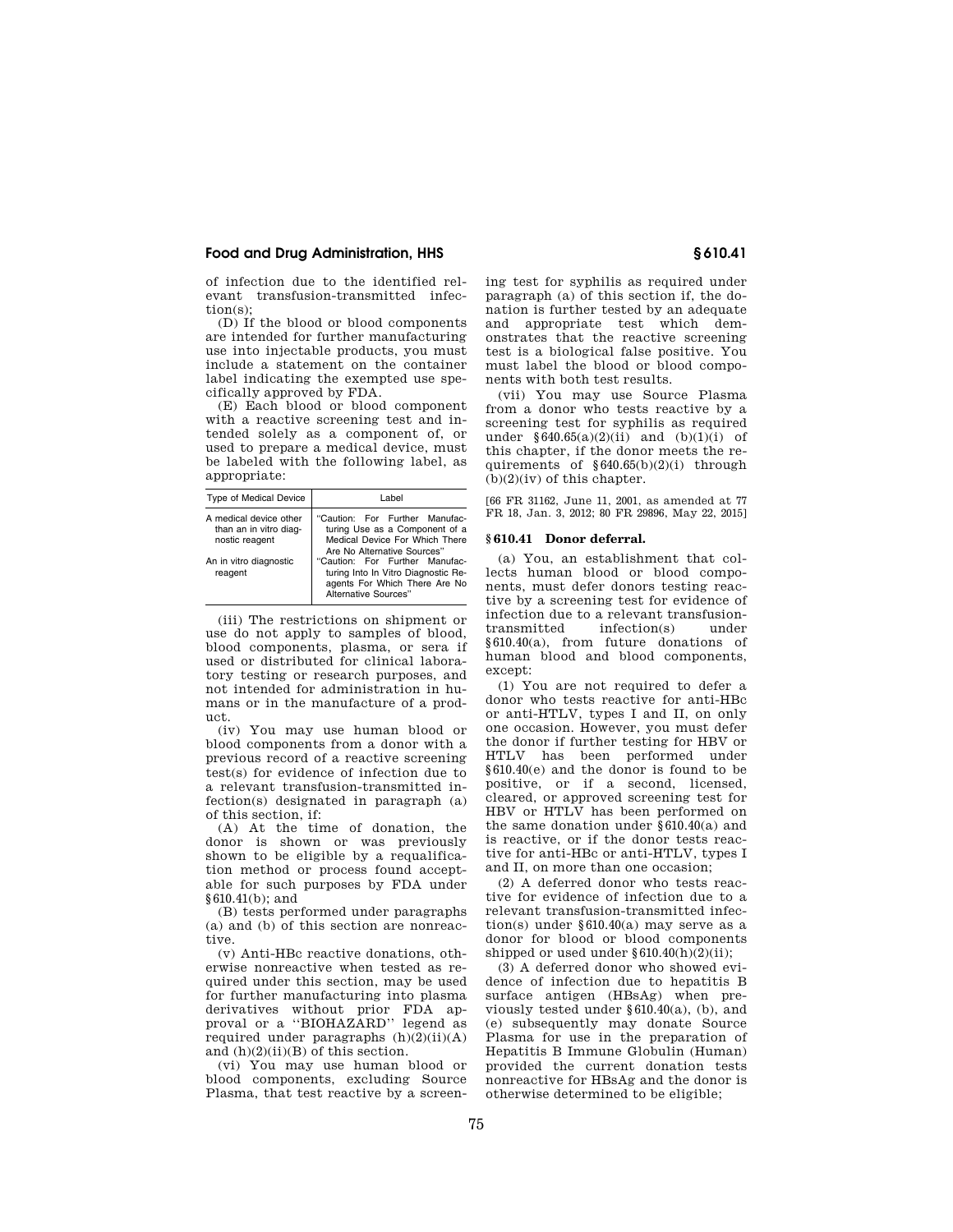(4) A deferred donor, who otherwise is determined to be eligible for donation and tests reactive for anti-HBc or for evidence of infection due to HTLV, types I and II, may serve as a donor of Source Plasma;

(5) A deferred donor who tests reactive for a relevant transfusion-transmitted infections(s) under §610.40(a), may serve as an autologous donor under §610.40(d).

(b) A deferred donor subsequently may be found to be eligible as a donor of blood or blood components by a requalification method or process found acceptable for such purposes by FDA. Such a donor is considered no longer deferred.

(c) You must comply with the requirements under §§610.46 and 610.47 when a donor tests reactive by a screening test for HIV or HCV required under §610.40(a) and (b), or when you are aware of other reliable test results or information indicating evidence of HIV or HCV infection.

[66 FR 31164, June 11, 2001, as amended at 72 FR 48798, Aug. 24, 2007; 80 FR 29897, May 22, 2015]

### **§ 610.42 Restrictions on use for further manufacture of medical devices.**

(a) In addition to labeling requirements in subchapter H of this chapter, when a medical device contains human blood or a blood component as a component of the final device, and the human blood or blood component was found to be reactive by a screening test performed under §610.40(a) and (b), then you must include in the device labeling a statement of warning indicating that the product was manufactured from a donation found to be reactive by a screening test for evidence of infection due to the identified relevant transfusion-transmitted infection(s).

(b) FDA may approve an exception or alternative to the statement of warning required in paragraph (a) of this section based on evidence that the reactivity of the human blood or blood component in the medical device presents no significant health risk through use of the medical device.

[66 FR 31164, June 11, 2001, as amended at 80 FR 29897, May 22, 2015]

# **§ 610.42 21 CFR Ch. I (4–1–20 Edition)**

### **§ 610.44 Use of reference panels by manufacturers of test kits.**

(a) When available and appropriate to verify acceptable sensitivity and specificity, you, a manufacturer of test kits, must use a reference panel you obtain from FDA or from an FDA designated source to test lots of the following products. You must test each lot of the following products, unless FDA informs you that less frequent testing is appropriate, based on your consistent prior production of products of acceptable sensitivity and specificity:

(1) A test kit approved for use in testing donations of human blood and blood components for evidence of infection due to relevant transfusion-transmitted infections under §610.40(a); and

(2) Human immunodeficiency virus (HIV) test kit approved for use in the diagnosis, prognosis, or monitoring of this relevant transfusion-transmitted infection.

(b) You must not distribute a lot that is found to be not acceptable for sensitivity and specificity under §610.44(a). FDA may approve an exception or alternative to this requirement. Applicants must submit such requests in writing. However, in limited circumstances, such requests may be made orally and permission may be given orally by FDA. Oral requests and approvals must be promptly followed by written requests and written approvals.

[66 FR 31164, June 11, 2001, as amended at 80 FR 29897, May 22, 2015]

### **§ 610.46 Human immunodeficiency virus (HIV) ''lookback'' requirements.**

(a) If you are an establishment that collects Whole Blood or blood components, including Source Plasma and Source Leukocytes, you must establish, maintain, and follow an appropriate system for the following actions:

(1) Within 3 calendar days after a donor tests reactive for evidence of human immunodeficiency virus (HIV) infection when tested under §610.40(a) and (b) or when you are made aware of other reliable test results or information indicating evidence of HIV infection, you must review all records required under §606.160(d) of this chapter, to identify blood and blood components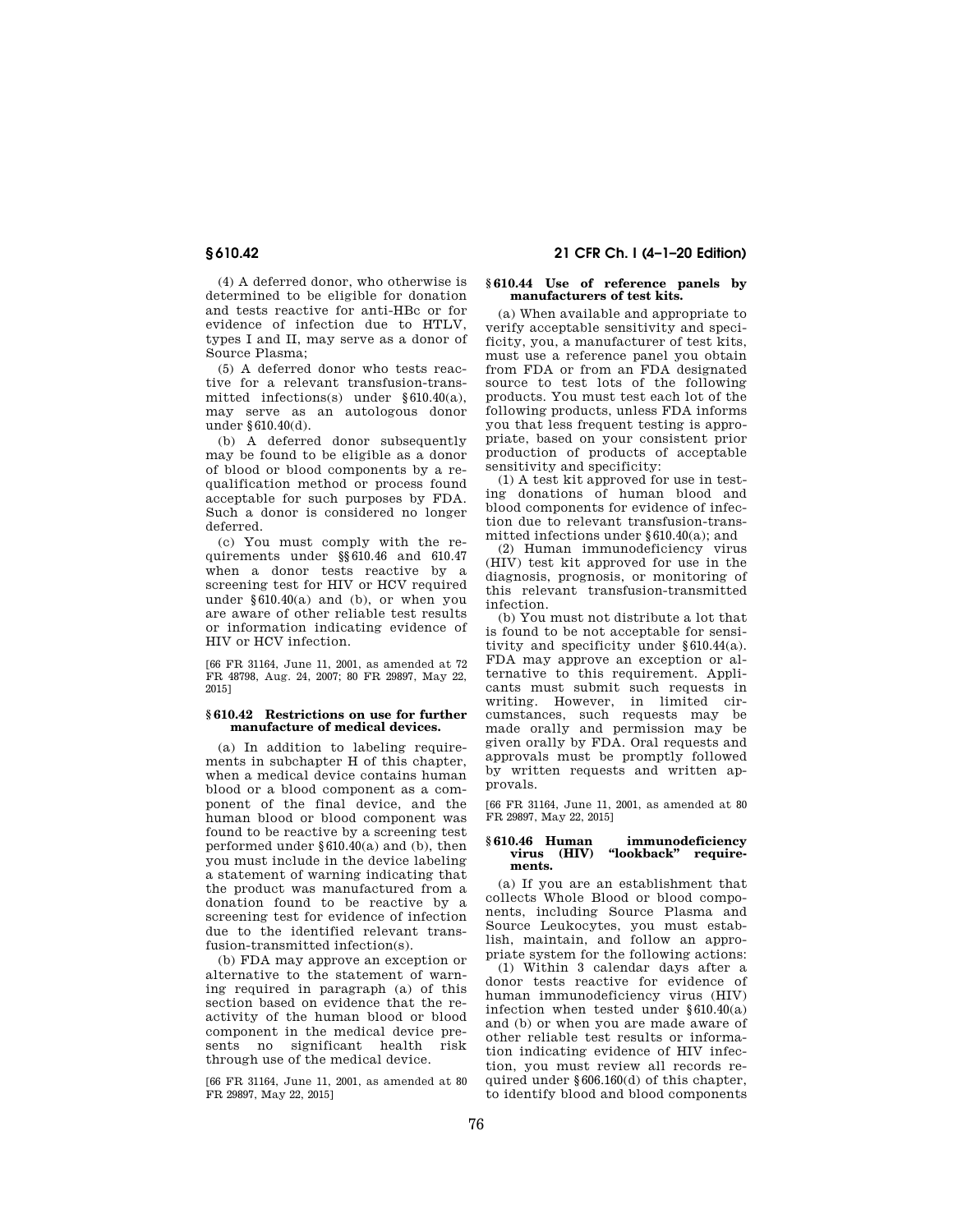previously donated by such a donor. For those identified blood and blood components collected:

(i) Twelve months and less before the donor's most recent nonreactive screening tests, or

(ii) Twelve months and less before the donor's reactive direct viral detection test, e.g., nucleic acid test or HIV p24 antigen test, and nonreactive antibody screening test, whichever is the lesser period, you must:

(A) Quarantine all previously collected in-date blood and blood components identified under paragraph  $(a)(1)$ of this section if intended for use in another person or for further manufacture into injectable products, except pooled blood components intended solely for further manufacturing into products that are manufactured using validated viral clearance procedures; and

(B) Notify consignees to quarantine all previously collected in-date blood and blood components identified under paragraph  $(a)(1)$  of this section if intended for use in another person or for further manufacture into injectable products, except pooled blood components intended solely for further manufacturing into products that are manufactured using validated viral clearance procedures;

(2) You must perform further testing for HIV as required under §610.40(e) of this chapter on the reactive donation.

(3) You must notify consignees of the results of further testing for HIV, or the results of the reactive screening test if further testing under paragraph  $(a)(2)$  of this section is not available. or if under an investigational new drug application (IND) or investigational device exemption (IDE), is exempted for such use by FDA, within 45 calendar days after the donor tests reactive for evidence of HIV infection under §610.40(a) and (b) of this chapter. Notification of consignees must include the test results for blood and blood components identified under paragraph  $(a)(1)$ of this section that were previously collected from donors who later test reactive for evidence of HIV infection.

(4) You must release from quarantine, destroy, or relabel quarantined in-date blood and blood components, consistent with the results of the further testing performed under para-

graph (a)(2) of this section or the results of the reactive screening test if further testing is not available, or if under an IND or IDE, exempted for such use by FDA.

(b) If you are a consignee of Whole Blood or blood components, including Source Plasma and Source Leukocytes, you must establish, maintain, and follow an appropriate system for the following actions:

(1) You must quarantine all previously collected in-date blood and blood components identified under paragraph (a)(1) of this section, except pooled blood components intended solely for further manufacturing into products that are manufactured using validated viral clearance procedures, when notified by the collecting establishment.

(2) You must release from quarantine, destroy, or relabel quarantined in-date blood and blood components consistent with the results of the further testing performed under paragraph (a)(2) of this section, or the results of the reactive screening test if further testing is not available, or if under an IND or IDE, is exempted for such use by FDA.

(3) When further testing for HIV is positive or when the screening test is reactive and further testing is not available, or if under an IND or IDE is exempted for such use by FDA, you must notify transfusion recipients of previous collections of blood and blood components at increased risk of transmitting HIV infection, or the recipient's physician of record, of the need for recipient HIV testing and counseling. You must notify the recipient's physician of record or a legal representative or relative if the recipient is a minor, deceased, adjudged incompetent by a State court, or, if the recipient is competent but State law permits a legal representative or relative to receive information on behalf of the recipient. You must make reasonable attempts to perform the notification within 12 weeks after receiving the results of further testing for evidence of HIV infection from the collecting establishment, or after receiving the donor's reactive screening test result for HIV if further testing is not available,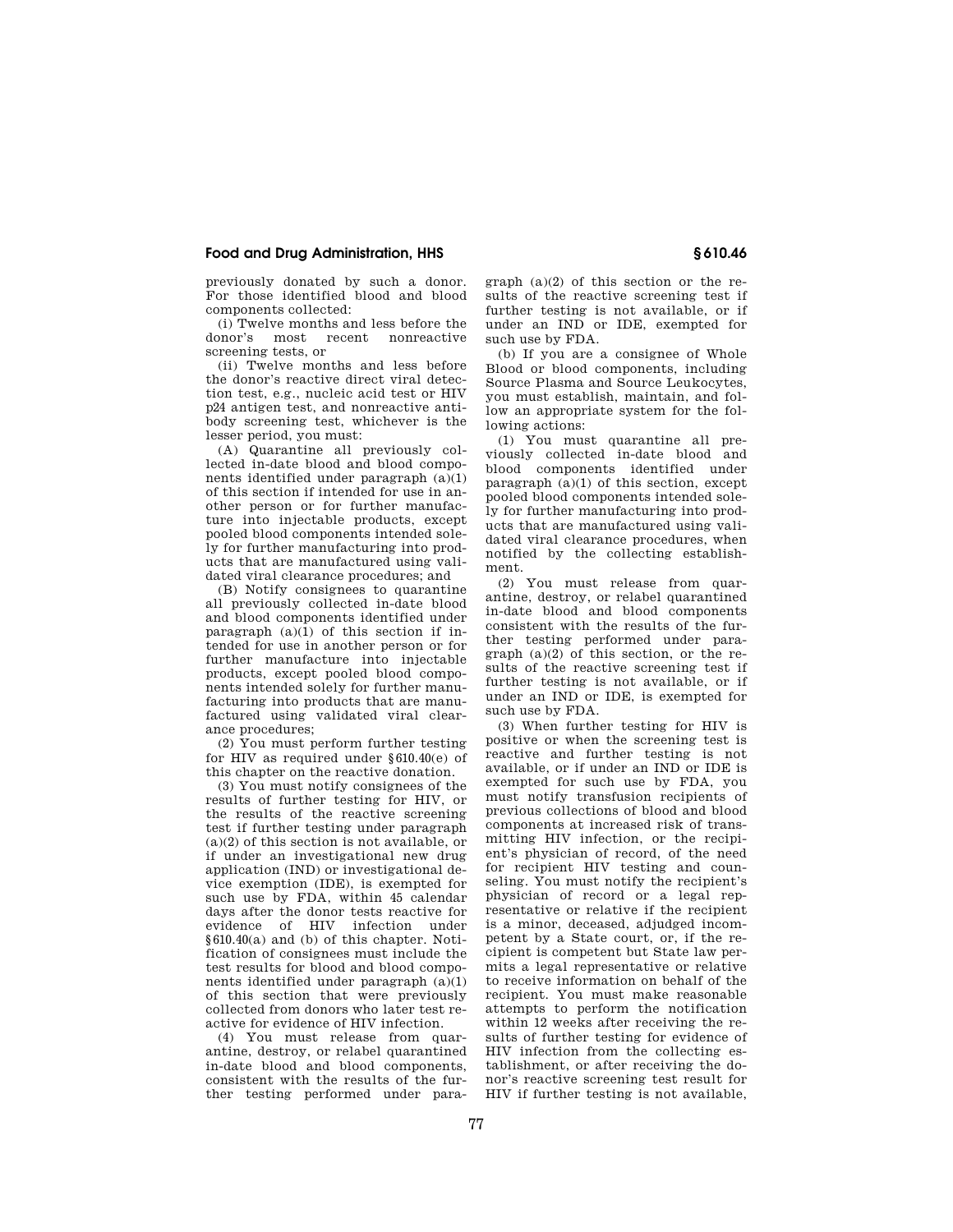or if under an IND or IDE is exempted for such use by FDA.

(c) Actions under this section do not constitute a recall as defined in §7.3 of this chapter.

[72 FR 48799, Aug. 24, 2007, as amended at 80 FR 29897, May 22, 2015]

### **§ 610.47 Hepatitis C virus (HCV) ''lookback'' requirements.**

(a) If you are an establishment that collects Whole Blood or blood components, including Source Plasma and Source Leukocytes, you must establish, maintain, and follow an appropriate system for the following actions:

(1) Within 3 calendar days after a donor tests reactive for evidence of hepatitis C virus (HCV) infection when tested under §610.40(a) and (b) of this chapter or when you are made aware of other reliable test results or information indicating evidence of HCV infection, you must review all records required under §606.160(d) of this chapter, to identify blood and blood components previously donated by such a donor. For those identified blood and blood components collected:

(i) Twelve months and less before the donor's most recent nonreactive screening tests, or

(ii) Twelve months and less before the donor's reactive direct viral detection test, e.g., nucleic acid test and nonreactive antibody screening test, whichever is the lesser period, you must:

(A) Quarantine all previously collected in-date blood and blood components identified under paragraph (a)(1) of this section if intended for use in another person or for further manufacture into injectable products, except pooled blood components intended solely for further manufacturing into products that are manufactured using validated viral clearance procedures; and

(B) Notify consignees to quarantine all previously collected in-date blood and blood components identified under paragraph  $(a)(1)$  of this section if intended for use in another person or for further manufacture into injectable products, except pooled blood components intended solely for further manufacturing into products that are manufactured using validated viral clearance procedures;

**§ 610.47 21 CFR Ch. I (4–1–20 Edition)** 

(2) You must perform further testing for HCV as required under §610.40(e) on the reactive donation.

(3) You must notify consignees of the results of further testing for HCV, or the results of the reactive screening test if further testing is not available, or if under an investigational new drug application (IND) or investigational device exemption (IDE), is exempted for such use by FDA, within 45 calendar days after the donor tests reactive for evidence of HCV infection under §610.40(a) and (b). Notification of consignees must include the test results for blood and blood components identified under paragraph  $(a)(1)$  of this section that were previously collected from donors who later test reactive for evidence of HCV infection.

(4) You must release from quarantine, destroy, or relabel quarantined in-date blood and blood components consistent with the results of the further testing performed under paragraph (a)(2) of this section, or the results of the reactive screening test if further testing is not available, or if under an IND or IDE, exempted for such use by FDA.

(b) If you are a consignee of Whole Blood or blood components, including Source Plasma or Source Leukocytes, you must establish, maintain, and follow an appropriate system for the following actions:

(1) You must quarantine all previously collected in-date blood and blood components identified under paragraph  $(a)(1)$  of this section, except pooled blood components intended solely for further manufacturing into products that are manufactured using validated viral clearance procedures, when notified by the collecting establishment.

 $(2)$  You must release from  $quark$ antine, destroy, or relabel quarantined in-date blood and blood components, consistent with the results of the further testing performed under paragraph  $(a)(2)$  of this section, or the results of the reactive screening test if further testing is not available, or if under an IND or IDE, is exempted for such use by FDA.

(3) When the further testing for HCV is positive or when the screening test is reactive and further testing is not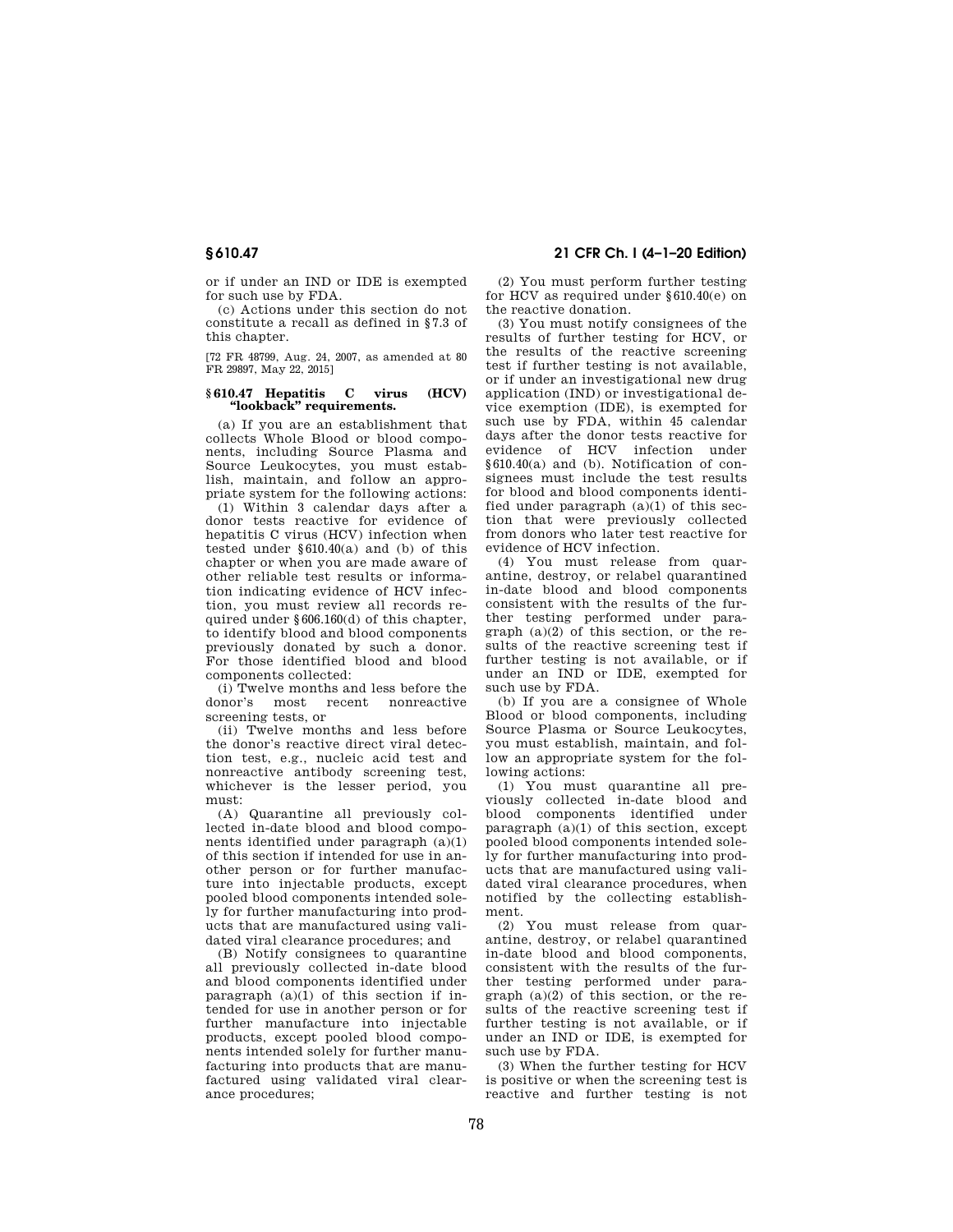available, or if under an IND or IDE, is exempted for such use by FDA, you must notify transfusion recipients of previous collections of blood and blood components at increased risk of transmitting HCV infection, or the recipient's physician of record, of the need for recipient HCV testing and counseling. You must notify the recipient's physician of record or a legal representative or relative if the recipient is a minor, adjudged incompetent by a State court, or if the recipient is competent but State law permits a legal representative or relative to receive information on behalf of the recipient. You must make reasonable attempts to perform the notification within 12 weeks after receiving the results of further testing for evidence of HCV infection from the collecting establishment, or after receiving the donor's reactive screening test result for HCV if further testing is not available, or if under an IND or IDE, is exempted for such use by FDA.

(c) Actions under this section do not constitute a recall as defined in §7.3 of this chapter.

[72 FR 48799, Aug. 24, 2007, as amended at 80 FR 29897, May 22, 2015]

### **§ 610.48 [Reserved]**

### **Subpart F—Dating Period Limitations**

### **§ 610.50 Date of manufacture for biological products.**

(a) *When the dating period begins.* The dating period for a product must begin on the date of manufacture as described in paragraphs (b) and (c) of this section. The dating period for a combination of two or more products must be no longer than the dating period of the component with the shortest dating period.

(b) *Determining the date of manufacture for biological products other than Whole Blood and blood components.* The date of manufacture for biological products, other than Whole Blood and blood components, must be identified in the approved biologics license application as one of the following, whichever is applicable: The date of:

(1) Potency test or other specific test as described in a biologics license application or supplement to the application;

- (2) Removal from animals or humans; (3) Extraction;
- (4) Solution;
- (5) Cessation of growth;

(6) Final sterile filtration of a bulk solution;

(7) Manufacture as described in part 660 of this chapter; or

(8) Other specific manufacturing activity described in a biologics license application or supplement to the biologics license application.

(c) *Determining the date of manufacture for Whole Blood and blood components.* (1) The date of manufacture for Whole Blood and blood components must be one of the following, whichever is applicable:

(i) Collection date and/or time;

(ii) Irradiation date;

(iii) The time the red blood cell product was removed from frozen storage for deglycerolization;

(iv) The time the additive or rejuvenation solution was added;

(v) The time the product was entered for washing or removing plasma (if prepared in an open system);

(vi) As specified in the instructions for use by the blood collection, processing, and storage system approved or cleared for such use by FDA; or

(vii) As approved by the Director, Center for Biologics Evaluation and Research, in a biologics license application or supplement to the application.

(2) For licensed Whole Blood and blood components, the date of manufacture must be identified in the approved biologics license application or supplement to the application.

[81 FR 26691, May 4, 2016]

### **§ 610.53 Dating periods for Whole Blood and blood components.**

(a) *General.* Dating periods for Whole Blood and blood components are specified in the table in paragraph (b) of this section.

(b) *Table of dating periods.* In using the table in this paragraph, when a product in column A is stored at the storage temperature prescribed in column B, storage of a product must not exceed the dating period specified in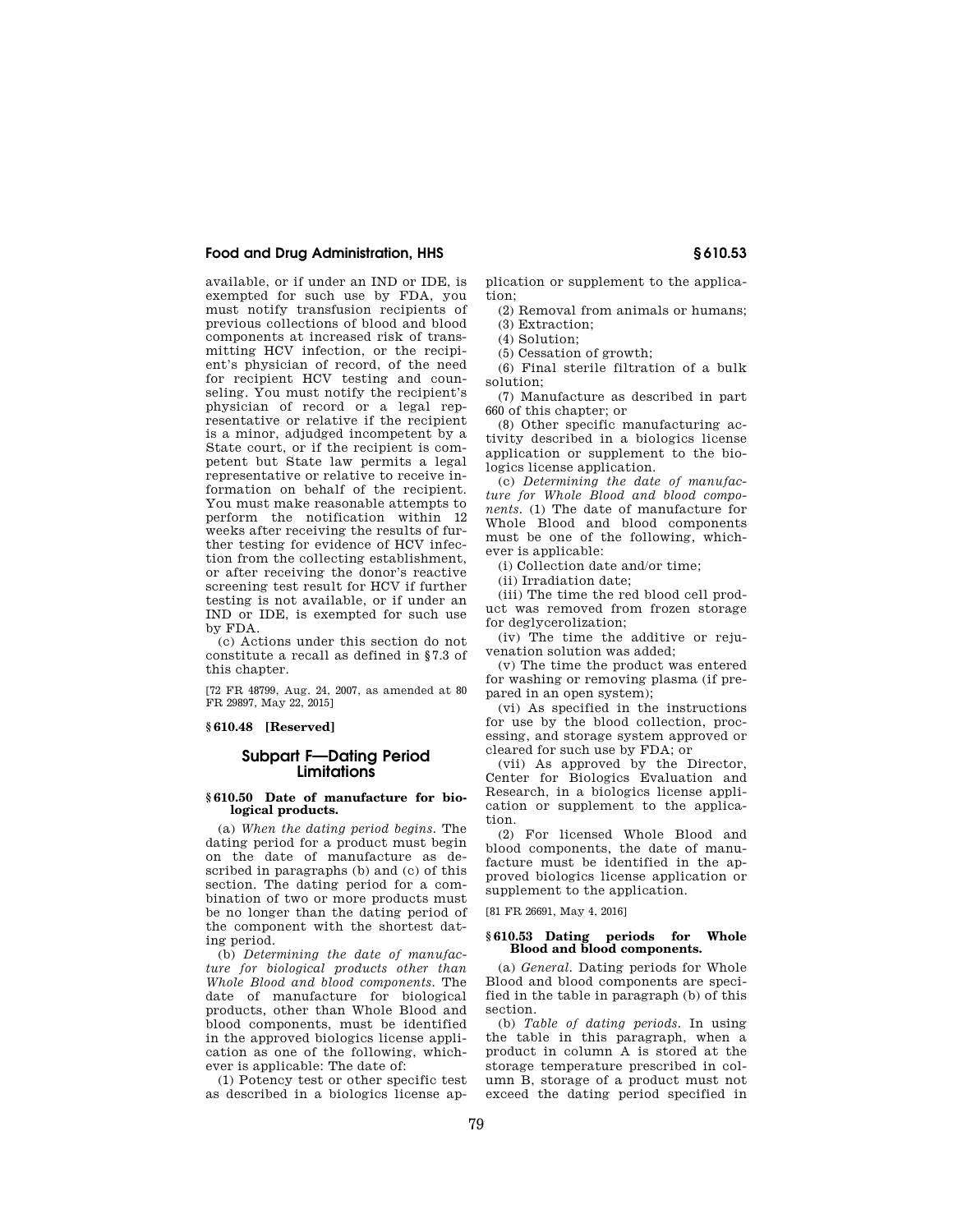# **§ 610.53 21 CFR Ch. I (4–1–20 Edition)**

column C, unless a different dating period is specified in the instructions for use by the blood collection, processing and storage system approved or cleared for such use by FDA. Container labels for each product must include the recommended storage temperatures.

WHOLE BLOOD AND BLOOD COMPONENTS STORAGE TEMPERATURES AND DATING PERIODS

| A                                                                                                              | B                                                                                    | C                                                                                                                                                                                                                                                                                               |  |  |
|----------------------------------------------------------------------------------------------------------------|--------------------------------------------------------------------------------------|-------------------------------------------------------------------------------------------------------------------------------------------------------------------------------------------------------------------------------------------------------------------------------------------------|--|--|
| Product                                                                                                        | Storage temperature                                                                  | Dating period                                                                                                                                                                                                                                                                                   |  |  |
| <b>Whole Blood</b>                                                                                             |                                                                                      |                                                                                                                                                                                                                                                                                                 |  |  |
|                                                                                                                |                                                                                      | 21 days from date of collection.<br>35 days from date of collection.                                                                                                                                                                                                                            |  |  |
| <b>Red Blood Cells</b>                                                                                         |                                                                                      |                                                                                                                                                                                                                                                                                                 |  |  |
| (e.g., deglycerolized, washed)<br>Deglycerolized in closed system with ad-<br>ditive solution added.           | do ……………………………………………………                                                              | 21 days from date of collection.<br>35 days from date of collection.<br>42 days from date of collection.<br>24 hours after entering bag.<br>14 days after entering bag.<br>28 days from date of irradiation or origi-<br>nal dating, whichever is shorter.<br>10 years from date of collection. |  |  |
| <b>Platelets</b>                                                                                               |                                                                                      |                                                                                                                                                                                                                                                                                                 |  |  |
|                                                                                                                | Between 20 and 24 °C<br>Other temperatures according to storage<br>bag instructions. | 5 days from date of collection.<br>As specified in the instructions for use<br>by the blood collection, processing<br>and storage system approved or<br>cleared for such use by FDA.                                                                                                            |  |  |
|                                                                                                                | Plasma                                                                               |                                                                                                                                                                                                                                                                                                 |  |  |
| Fresh Frozen Plasma<br>Plasma Frozen Within 24 Hours After<br>Phlebotomy.                                      |                                                                                      | 1 year from date of collection.<br>1 year from date of collection.                                                                                                                                                                                                                              |  |  |
| Plasma Frozen Within 24 Hours After<br>Phlebotomy Held at Room Temperature<br>Up To 24 Hours After Phlebotomy. |                                                                                      | 1 year from date of collection.                                                                                                                                                                                                                                                                 |  |  |
| Plasma Cryoprecipitate Reduced                                                                                 |                                                                                      | 1 year from date of collection.<br>5 years from date of collection.<br>5 days from end of Whole Blood dating<br>period.                                                                                                                                                                         |  |  |
| Source Plasma (frozen injectable)<br>Source Plasma Liquid (injectable)                                         |                                                                                      | 10 years from date of collection.<br>According to approved biologics license<br>application.                                                                                                                                                                                                    |  |  |
| Source Plasma (noninjectable)                                                                                  | Temperature appropriate for final prod-<br>uct.                                      | 10 years from date of collection.                                                                                                                                                                                                                                                               |  |  |
| Therapeutic Exchange Plasma                                                                                    |                                                                                      | 10 years from date of collection.                                                                                                                                                                                                                                                               |  |  |
|                                                                                                                | <b>Cryoprecipitated AHF</b>                                                          |                                                                                                                                                                                                                                                                                                 |  |  |
| Cryoprecipitated AHF                                                                                           |                                                                                      | 1 year from date of collection of source<br>blood or from date of collection of old-<br>est source blood in pre-storage pool.                                                                                                                                                                   |  |  |
| <b>Source Leukocytes</b>                                                                                       |                                                                                      |                                                                                                                                                                                                                                                                                                 |  |  |
|                                                                                                                | Temperature appropriate for final prod-<br>uct.                                      | In lieu of expiration date, the collection<br>date must appear on the label.                                                                                                                                                                                                                    |  |  |

1The abbreviation ''do.'' for ditto is used in the table to indicate that the previous line is being repeated.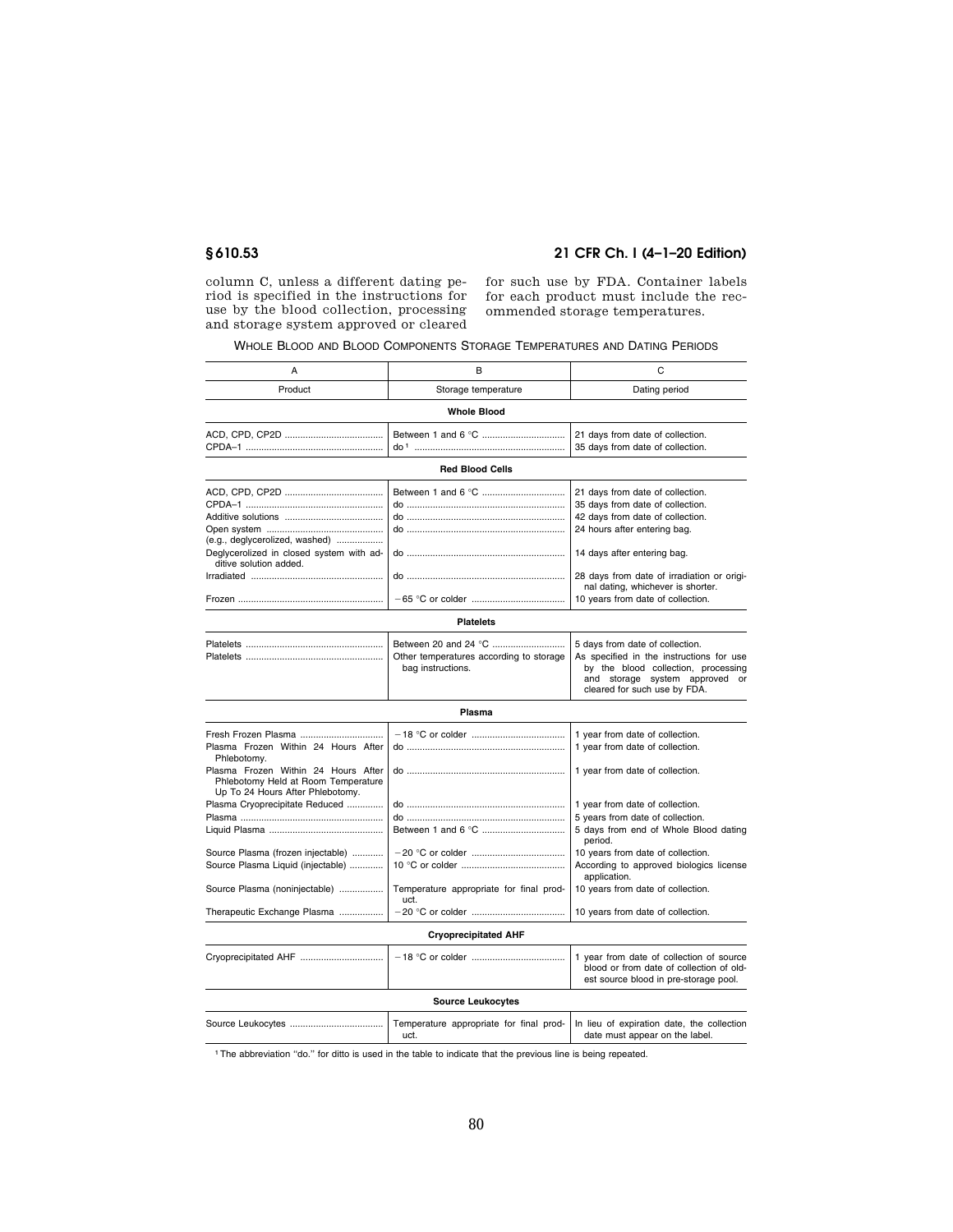[81 FR 26691, May 4, 2016]

# **Subpart G—Labeling Standards**

# **§ 610.60 Container label.**

(a) *Full label.* The following items shall appear on the label affixed to each container of a product capable of bearing a full label:

(1) The proper name of the product;

(2) The name, address, and license number of manufacturer;

(3) The lot number or other lot identification;

(4) The expiration date;

(5) The recommended individual dose, for multiple dose containers.

(6) The statement: '''Rx only''' for prescription biologicals.

(7) If a Medication Guide is required under part 208 of this chapter, the statement required under §208.24(d) of this chapter instructing the authorized dispenser to provide a Medication Guide to each patient to whom the drug is dispensed and stating how the Medication Guide is provided, except where the container label is too small, the required statement may be placed on the package label.

(b) *Package label information.* If the container is not enclosed in a package, all the items required for a package label shall appear on the container label.

(c) *Partial label.* If the container is capable of bearing only a partial label, the container shall show as a minimum the name (expressed either as the proper or common name), the lot number or other lot identification and the name of the manufacturer; in addition, for multiple dose containers, the recommended individual dose. Containers bearing partial labels shall be placed in a package which bears all the items required for a package label.

(d) *No container label.* If the container is incapable of bearing any label, the items required for a container label may be omitted, provided the container is placed in a package which bears all the items required for a package label.

(e) *Visual inspection.* When the label has been affixed to the container a sufficient area of the container shall remain uncovered for its full length or circumference to permit inspection of the contents.

[38 FR 32056, Nov. 20, 1973, as amended at 47 FR 22518, May 25, 1982; 63 FR 66400, Dec. 1, 1998; 67 FR 4907, Feb. 1, 2002]

### **§ 610.61 Package label.**

The following items shall appear on the label affixed to each package containing a product:

(a) The proper name of the product;

(b) The name, address, and license number of manufacturer;

(c) The lot number or other lot identification;

(d) The expiration date;

(e) The preservative used and its concentration, or if no preservative is used and the absence of a preservative is a safety factor, the words ''no preservative'';

(f) The number of containers, if more than one;

(g) The amount of product in the container expressed as (1) the number of doses, (2) volume, (3) units of potency, (4) weight, (5) equivalent volume (for dried product to be reconstituted), or (6) such combination of the foregoing as needed for an accurate description of the contents, whichever is applicable;

(h) The recommended storage temperature;

(i) The words ''Shake Well'', ''Do not Freeze'' or the equivalent, as well as other instructions, when indicated by the character of the product;

(j) The recommended individual dose if the enclosed container(s) is a multiple-dose container;

(k) The route of administration recommended, or reference to such directions in an enclosed circular;

(l) Known sensitizing substances, or reference to an enclosed circular containing appropriate information;

(m) The type and calculated amount of antibiotics added during manufacture;

(n) The inactive ingredients when a safety factor, or reference to an enclosed circular containing appropriate information;

(o) The adjuvant, if present;

(p) The source of the product when a factor in safe administration;

(q) The identity of each microorganism used in manufacture, and, where applicable, the production medium and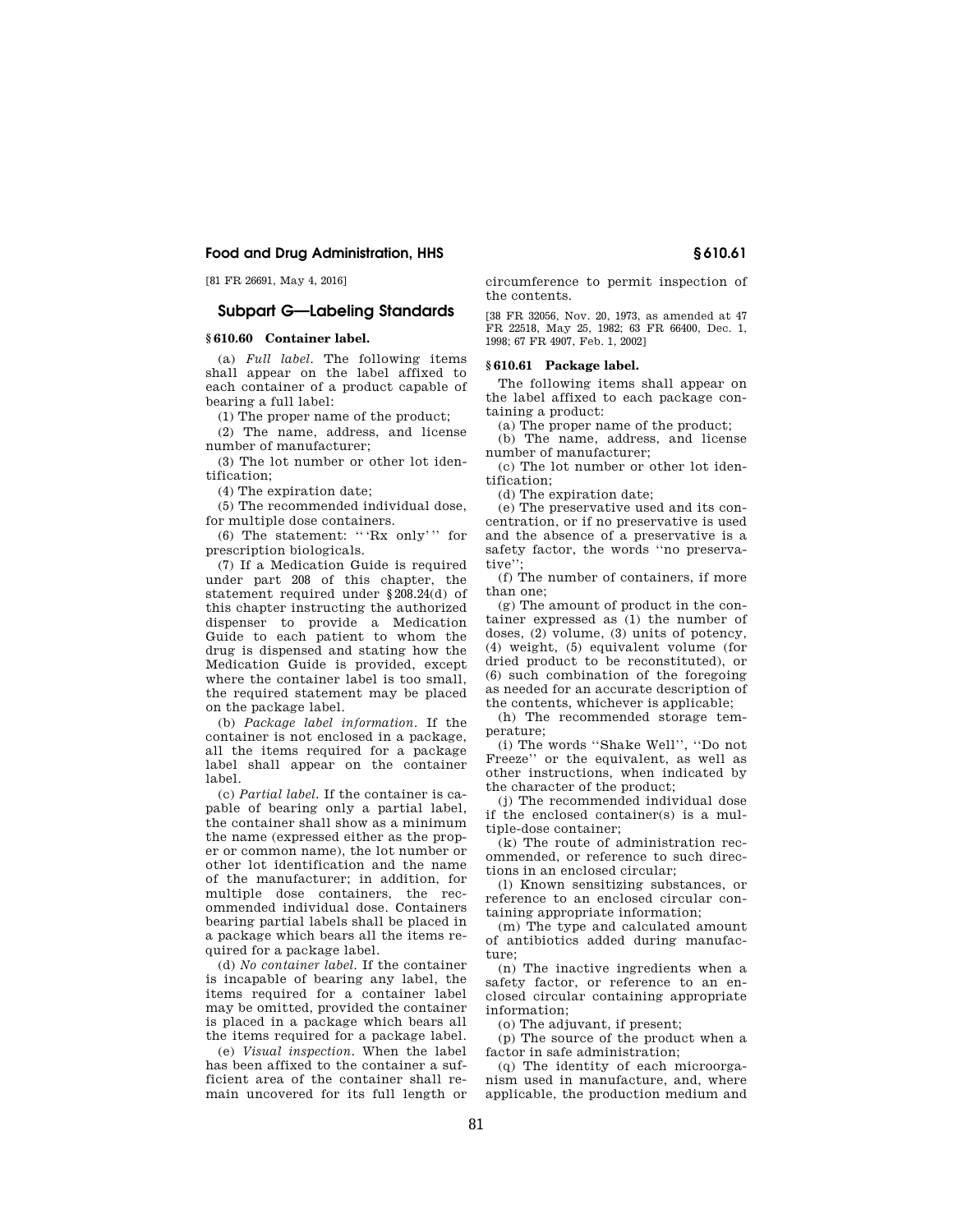the method of inactivation, or reference to an enclosed circular containing appropriate information;

(r) Minimum potency of product expressed in terms of official standard of potency or, if potency is a factor and no U.S. standard of potency has been prescribed, the words ''No U.S. standard of potency.''

(s) The statement: '''Rx only''' for prescription biologicals.

[38 FR 32056, Nov. 20, 1973, as amended at 47 FR 22518, May 25, 1982; 55 FR 10423, Mar. 21, 1990; 67 FR 4907, Feb. 1, 2002]

### **§ 610.62 Proper name; package label; legible type.**

(a) *Position.* The proper name of the product on the package label shall be placed above any trademark or trade name identifying the product and symmetrically arranged with respect to other printing on the label.

(b) *Prominence.* The point size and typeface of the proper name shall be at least as prominent as the point size and typeface used in designating the trademark and trade name. The contrast in color value between the proper name and the background shall be at least as great as the color value between the trademark and trade name and the background. Typography, layout, contrast, and other printing features shall not be used in a manner that will affect adversely the prominence of the proper name.

(c) *Legible type.* All items required to be on the container label and package label shall be in legible type. ''Legible type'' is type of a size and character which can be read with ease when held in a good light and with normal vision.

### **§ 610.63 Divided manufacturing responsibility to be shown.**

If two or more licensed manufacturers participate in the manufacture of a biological product, the name, address, and license number of each must appear on the package label, and on the label of the container if capable of bearing a full label.

[64 FR 56453, Oct. 20, 1999]

## **§ 610.64 Name and address of distributor.**

The name and address of the distributor of a product may appear on

**§ 610.62 21 CFR Ch. I (4–1–20 Edition)** 

the label provided that the name, address, and license number of the manufacturer also appears on the label and the name of the distributor is qualified by one of the following phrases: ''Manufactured for lllll'', ''Distributed by  $\frac{1}{\text{for}}$ , "Manufactured by "Manufactured" tured for for by ", "Manufactured for the state", "Distributor:  $\frac{1}{\sqrt{C}}$ ,  $\frac{1}{\sqrt{C}}$ ,  $\frac{1}{\sqrt{C}}$  arketed by tributor:  $\frac{1}{\sqrt{2\pi}}$ , or "Marketed by", or "Marketed by"  $\frac{1}{\ln 3}$ . The qualifying phrases

may be abbreviated.

[61 FR 57330, Nov. 6, 1996]

### **§ 610.65 Products for export.**

Labels on packages or containers of products for export may be adapted to meet specific requirements of the regulations of the country to which the product is to be exported provided that in all such cases the minimum label requirements prescribed in §610.60 are observed.

### **§ 610.67 Bar code label requirements.**

Biological products must comply with the bar code requirements at §201.25 of this chapter. However, the bar code requirements do not apply to devices regulated by the Center for Biologics Evaluation and Research or to blood and blood components intended for transfusion. For blood and blood components intended for transfusion, the requirements at  $§606.121(c)(13)$  of this chapter apply instead.

[69 FR 9171, Feb. 26, 2004]

### **§ 610.68 Exceptions or alternatives to labeling requirements for biological products held by the Strategic National Stockpile.**

(a) The appropriate FDA Center Director may grant an exception or alternative to any provision listed in paragraph (f) of this section and not explicitly required by statute, for specified lots, batches, or other units of a biological product, if the Center Director determines that compliance with such labeling requirement could adversely affect the safety, effectiveness, or availability of such product that is or will be included in the Strategic National Stockpile.